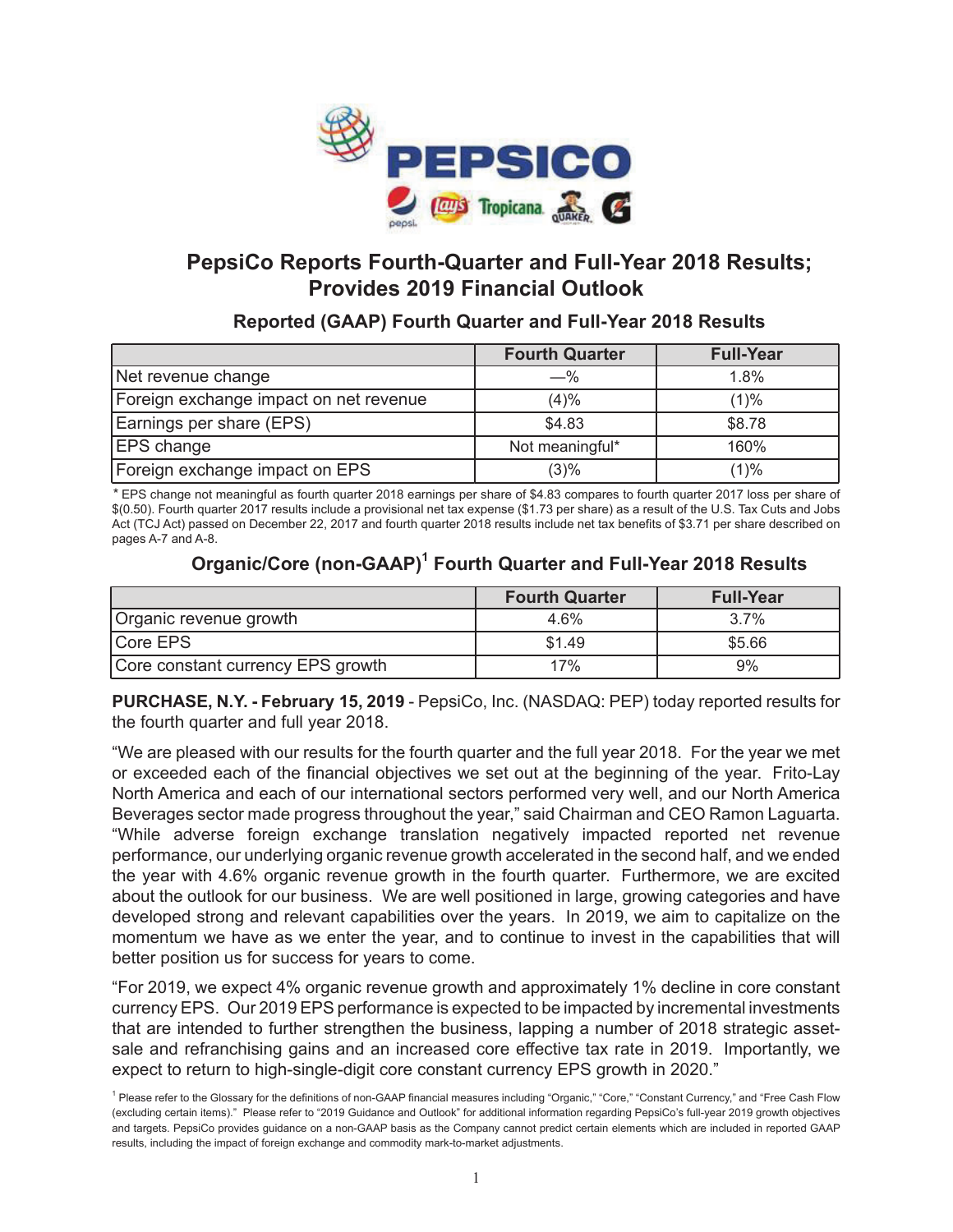### **Summary Fourth Quarter 2018 Performance**

|               |                                            | <b>Revenue</b>                                   |                                                                        |                     |  | <b>Volume</b>                  |                  |  |  |     |
|---------------|--------------------------------------------|--------------------------------------------------|------------------------------------------------------------------------|---------------------|--|--------------------------------|------------------|--|--|-----|
|               |                                            |                                                  | <b>Percentage Point Impact</b>                                         |                     |  | <b>Organic Volume % Growth</b> |                  |  |  |     |
|               | <b>GAAP</b><br><b>Reported</b><br>% Change | Foreign<br><b>Exchange</b><br><b>Translation</b> | Acquisitions,<br>Divestitures,<br>Structural,<br>and Other<br>Changes* | Organic<br>% Change |  | <b>Food/Snacks</b>             | <b>Beverages</b> |  |  |     |
| <b>FLNA</b>   | 4                                          |                                                  |                                                                        | 4                   |  | (1)                            |                  |  |  |     |
| <b>QFNA</b>   | (0.5)                                      |                                                  |                                                                        |                     |  | (0.5)                          |                  |  |  |     |
| <b>NAB</b>    | 2                                          |                                                  |                                                                        | 2                   |  |                                |                  |  |  | (1) |
| Latin America | (1)                                        | 10                                               |                                                                        | 10                  |  |                                |                  |  |  |     |
| <b>ESSA</b>   | (3)                                        | 9                                                |                                                                        | 7                   |  |                                | 6                |  |  |     |
| <b>AMENA</b>  | (8)                                        | $\overline{4}$                                   | 9                                                                      | 5                   |  | 4                              | (4)              |  |  |     |
| <b>Total</b>  |                                            | 4                                                |                                                                        | 5                   |  |                                |                  |  |  |     |

*\* Includes acquisitions, divestitures and other structural changes, as well as sales and certain other taxes. See A-6 and A-8 for additional information.*

|                              | <b>GAAP</b><br><b>Reported</b><br>% Change | <b>Items</b><br><b>Affecting</b><br>Comparability | <b>Percentage Point Impact</b><br>Foreign<br><b>Exchange</b><br><b>Translation</b> | <b>Core Constant</b><br><b>Currency</b><br>% Change |
|------------------------------|--------------------------------------------|---------------------------------------------------|------------------------------------------------------------------------------------|-----------------------------------------------------|
| <b>FLNA</b>                  | 8                                          | (1)                                               |                                                                                    | 7                                                   |
| <b>QFNA</b>                  | 5                                          | (2)                                               |                                                                                    | 3                                                   |
| <b>NAB</b>                   | (12)                                       | 5                                                 |                                                                                    | (7)                                                 |
| Latin America                | 9                                          | 5                                                 | 6                                                                                  | 21                                                  |
| <b>ESSA</b>                  | 23                                         | 16                                                | 15                                                                                 | 53                                                  |
| <b>AMENA</b>                 | (46)                                       | 6                                                 | 1                                                                                  | (39)                                                |
| <b>Corporate Unallocated</b> | 35                                         | (35)                                              |                                                                                    | 0.5                                                 |
| <b>Total</b>                 | (5)                                        | 9                                                 | 3                                                                                  | $\overline{7}$                                      |
| <b>EPS</b>                   | $n/m^*$                                    | $n/m^*$                                           | 3                                                                                  | 17                                                  |

## **Operating Profit and EPS**

*n/m - not meaningful*

*Note: Rows may not sum due to rounding.*

*\* EPS change not meaningful as fourth quarter 2018 earnings per share of \$4.83 compares to fourth quarter 2017 loss per share of \$(0.50). Fourth quarter 2017 results include a provisional net tax expense (\$1.73 per share) as a result of the TCJ Act passed on December 22, 2017 and fourth quarter 2018 results include net tax benefits of \$3.71 per share described on pages A-7 and A-8.*

*Organic revenue and core constant currency results are non-GAAP financial measures. Please refer to the reconciliation of GAAP and non-GAAP information in the attached exhibits and to the Glossary for definitions of "Organic," "Core" and "Constant Currency."*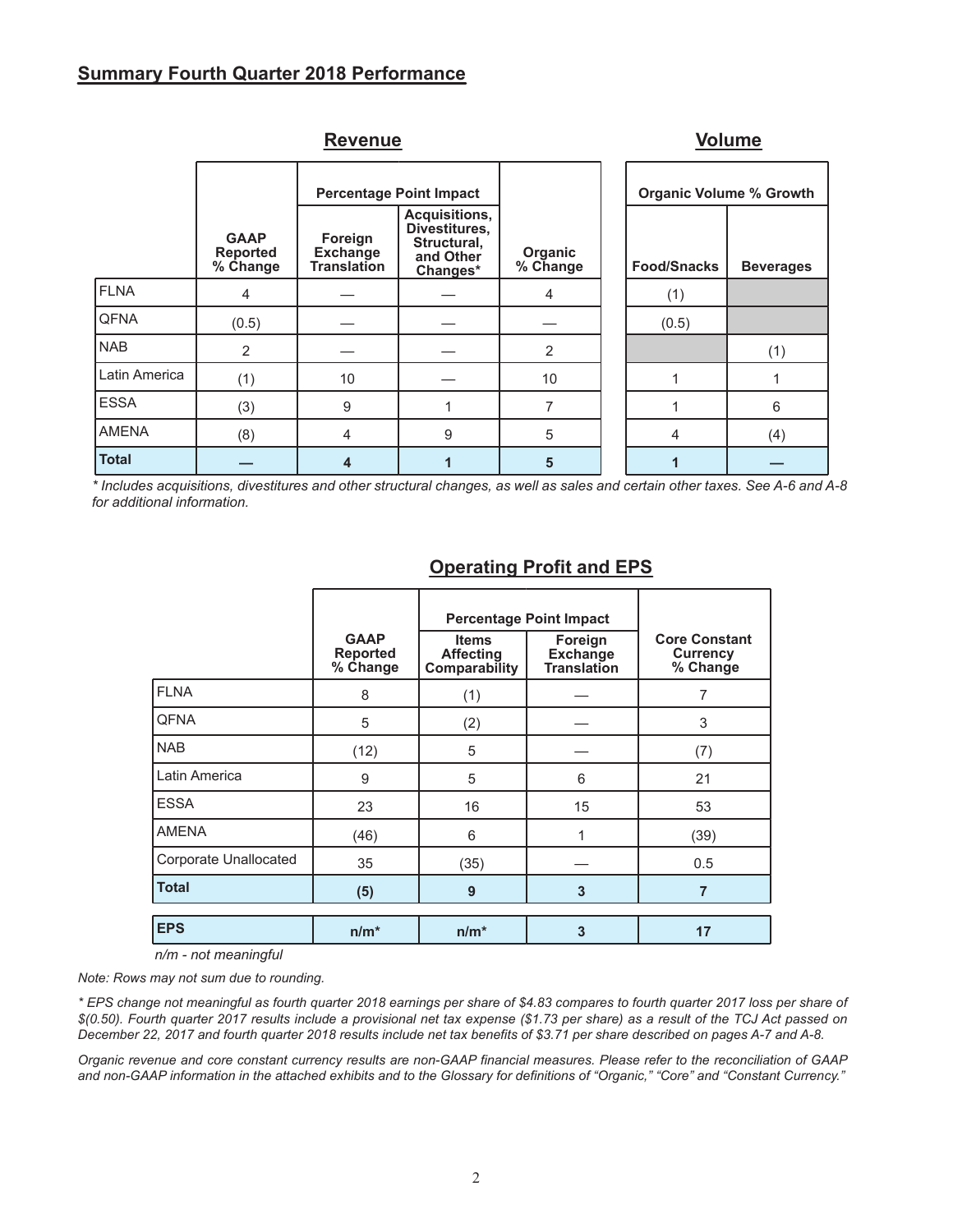### **Summary of Fourth Quarter Financial Performance:**

- Reported fourth-quarter and year-ago results were impacted by the following items which are excluded from core results. See A-6 to A-8 for further details.
	- Merger and integration charges,
	- charges related to bond cash tender and exchange offers,
	- $\degree$  2018 net tax benefit and 2017 provisional net tax expense related to the TCJ Act,
	- other net tax benefits resulting from the reorganization of our international operations,
	- a non-cash state tax benefit resulting from our resolution with the Internal Revenue Service of all open matters related to the audits of taxable years 2012 and 2013 (the 2012 and 2013 audit resolution),
	- restructuring charges, and
	- commodity mark-to-market net impacts.
- Reported net revenue was even with the prior year. Foreign exchange translation had a 4-percentagepoint unfavorable impact on reported net revenue performance and acquisitions and divestitures had an unfavorable impact of 1 percentage point. Organic revenue, which excludes the impacts of foreign exchange translation, acquisitions, divestitures, structural and other changes, grew 4.6 percent.
- Reported gross margin expanded 75 basis points and core gross margin expanded 90 basis points. Reported operating margin contracted 70 basis points and core operating margin expanded 55 basis points.
- Reported operating profit decreased 5 percent and core constant currency operating profit increased 7 percent. Commodity mark-to-market net impacts and restructuring charges negatively impacted reported operating profit performance by 5 percentage points and 1 percentage point, respectively. The impact of merger and integration charges related to the acquisition of SodaStream International Ltd. (SodaStream) and the prior year gain from the refranchising of a portion of our bottling operations in Jordan negatively impacted reported operating profit performance by 3 percentage points and 5 percentage points, respectively. A gain from the refranchising of our entire beverage bottling operations and snack distribution operations in Czech Republic, Hungary and Slovakia (CHS) positively impacted reported operating profit performance by 2 percentage points. Unfavorable foreign exchange translation reduced reported operating profit performance by 3 percentage points.
- The reported effective tax rate in the fourth quarter of 2018 was (254.8) percent and the core effective tax rate was 17.9 percent. The reported and core effective tax rates in the fourth quarter of 2017 were 129.8 and 25.0 percent, respectively. The fourth quarter 2018 reported effective tax rate reflects net tax benefits of \$5.3 billion, collectively, associated with net tax benefits resulting from the reorganization of our international operations, a net tax benefit related to the TCJ Act and a noncash state tax benefit from the 2012 and 2013 audit resolution. The fourth quarter 2017 reported effective tax rate reflects the impact of the provisional net tax expense of \$2.5 billion as a result of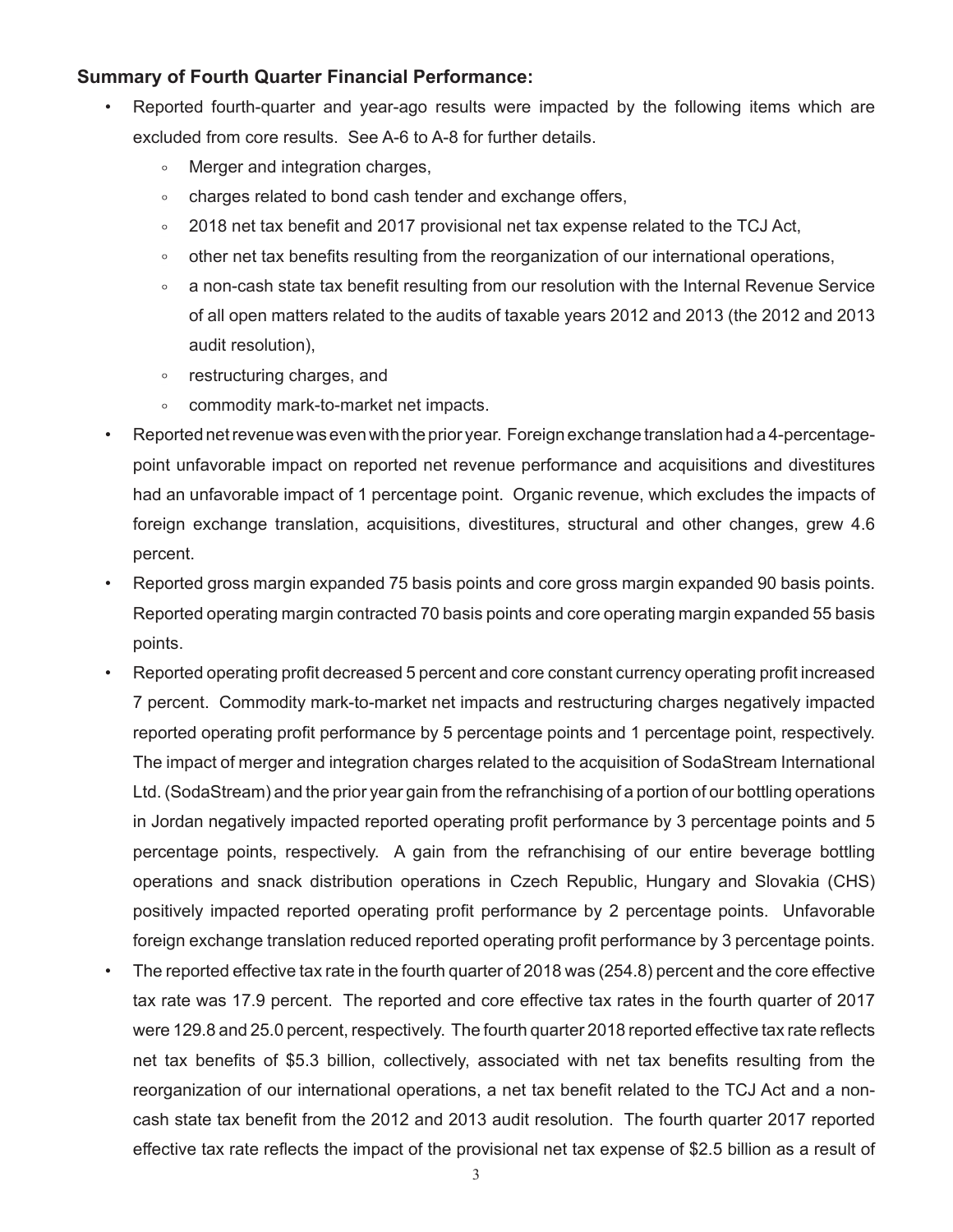the TCJ Act.

- Reported EPS was \$4.83, an increase from the \$0.50 loss per share in the fourth quarter of 2017. Foreign exchange translation negatively impacted reported EPS growth by 3 percentage points.
- Core EPS was \$1.49. Excluding the impact of foreign exchange translation, core constant currency EPS increased 17 percent (see schedule A-11 for a reconciliation to reported EPS, the comparable GAAP measure).
- Net cash provided by operating activities was \$4.7 billion.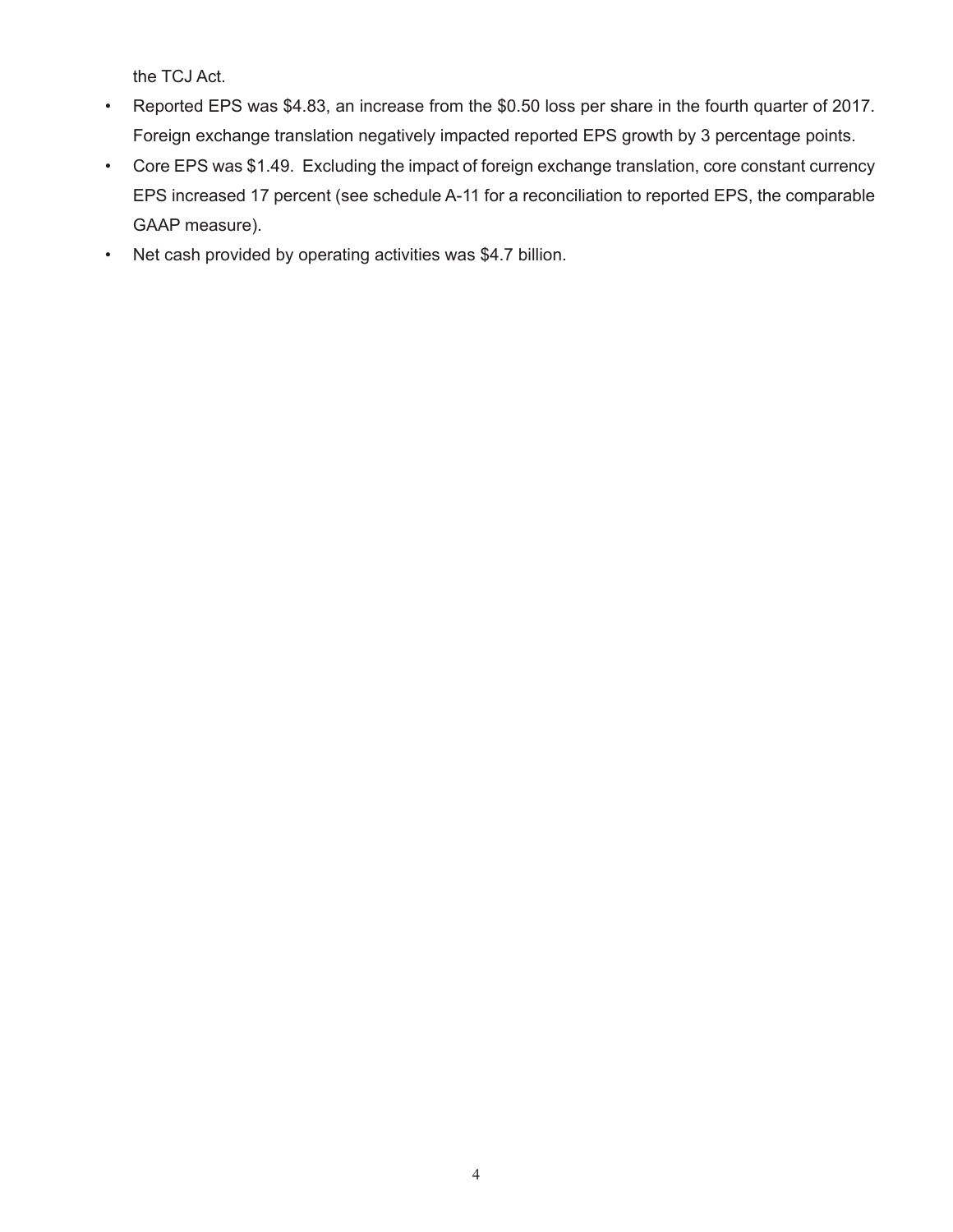# **Discussion of Fourth Quarter 2018 Reported Division Results:**

# **Frito-Lay North America (FLNA)**

Operating profit grew 8%, reflecting net revenue growth and productivity savings, partially offset by certain operating cost increases.

# **Quaker Foods North America (QFNA)**

Operating profit grew 5%, reflecting productivity savings and lower advertising and marketing expenses, partially offset by certain operating cost increases and a 5-percentage-point impact of higher commodity costs.

# **North America Beverages (NAB)**

Operating profit declined 12%, reflecting certain operating cost increases, including increased transportation costs, a 9-percentage-point impact of higher commodity costs and higher advertising and marketing expenses. These impacts were partially offset by net revenue growth, productivity savings and a 4 percentage-point impact of prior-year hurricane-related costs.

# **Latin America**

Operating profit grew 9%, reflecting effective net pricing and productivity savings, partially offset by certain operating cost increases, a 20-percentage-point impact of primarily foreign exchange-driven higher commodity costs and higher advertising and marketing expenses. Unfavorable foreign exchange reduced operating profit growth by 6 percentage points.

# **Europe Sub-Saharan Africa (ESSA)**

Operating profit grew 23%, reflecting effective net pricing, productivity savings, volume growth, a 15 percentage-point net impact of refranchising our entire beverage bottling operations and snack distribution operations in CHS and a 6-percentage-point impact of the sale of a portion of our water business in Russia. These impacts were partially offset by certain operating cost increases and a 19-percentage-point impact of primarily foreign exchange-driven higher commodity costs. Unfavorable foreign exchange reduced operating profit growth by 15 percentage points.

# **Asia, Middle East and North Africa (AMENA)**

Operating profit declined 46%, reflecting a 45-percentage-point impact of refranchising a portion of our Jordan beverage business in 2017, certain operating cost increases, higher advertising and marketing expenses and a 4-percentage-point impact of higher commodity costs. These impacts were partially offset by productivity savings and effective net pricing.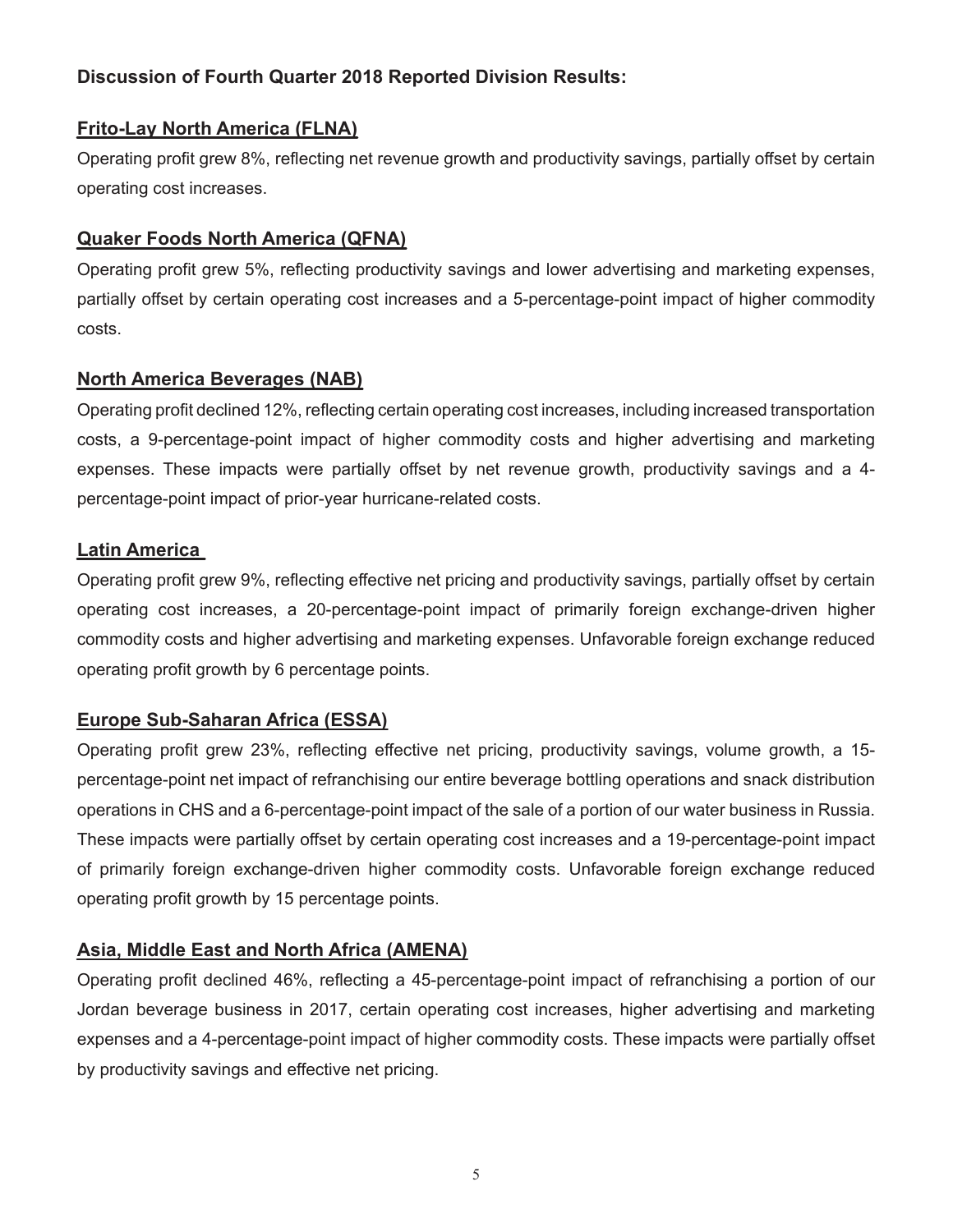## **Summary Full-Year 2018 Performance**

|               |                                            |                                                  | Revenue                                                                |                     |  |                                | <b>Volume</b>    |
|---------------|--------------------------------------------|--------------------------------------------------|------------------------------------------------------------------------|---------------------|--|--------------------------------|------------------|
|               |                                            |                                                  | <b>Percentage Point Impact</b>                                         |                     |  | <b>Organic Volume % Growth</b> |                  |
|               | <b>GAAP</b><br><b>Reported</b><br>% Change | Foreign<br><b>Exchange</b><br><b>Translation</b> | Acquisitions,<br>Divestitures,<br>Structural,<br>and Other<br>Changes* | Organic<br>% Change |  | <b>Snacks</b>                  | <b>Beverages</b> |
| <b>FLNA</b>   | 3.5                                        |                                                  |                                                                        | 3                   |  |                                |                  |
| <b>QFNA</b>   | (1.5)                                      |                                                  |                                                                        | (2)                 |  | (0.5)                          |                  |
| <b>NAB</b>    |                                            |                                                  |                                                                        | 0.5                 |  |                                | (1)              |
| Latin America | 2                                          | 6                                                |                                                                        | 8                   |  |                                | (1)              |
| <b>ESSA</b>   | $\overline{4}$                             | $\overline{2}$                                   | 1                                                                      | 7                   |  | 3                              | 7                |
| <b>AMENA</b>  | (2)                                        |                                                  | 8                                                                      | 7                   |  | 5                              |                  |
| <b>Total</b>  | $\overline{2}$                             |                                                  |                                                                        | 4                   |  | $\overline{2}$                 |                  |

*\* Includes acquisitions, divestitures and other structural changes, as well as sales and certain other taxes. See A-6 and A-8 for additional information.*

|                       |                                            | <b>Percentage Point Impact</b>                    |                                                  |                                                     |
|-----------------------|--------------------------------------------|---------------------------------------------------|--------------------------------------------------|-----------------------------------------------------|
|                       | <b>GAAP</b><br><b>Reported</b><br>% Change | <b>Items</b><br><b>Affecting</b><br>Comparability | Foreign<br><b>Exchange</b><br><b>Translation</b> | <b>Core Constant</b><br><b>Currency</b><br>% Change |
| <b>FLNA</b>           | 4.5                                        |                                                   |                                                  | 4                                                   |
| <b>QFNA</b>           |                                            |                                                   |                                                  | (1)                                                 |
| <b>NAB</b>            | (16)                                       | 2                                                 |                                                  | (14)                                                |
| Latin America         | 13                                         | (2)                                               | 2                                                | 13                                                  |
| <b>ESSA</b>           | 4                                          | 5                                                 | 3                                                | 11                                                  |
| <b>AMENA</b>          | 9                                          | 3                                                 | (1)                                              | 11                                                  |
| Corporate Unallocated | 19                                         | (16)                                              |                                                  | 3                                                   |
| <b>Total</b>          | (2)                                        | 3                                                 | 0.5                                              | $\overline{2}$                                      |
| <b>EPS</b>            | 160                                        | (152)                                             |                                                  | 9                                                   |

## **Operating Profit and EPS**

*Note: Rows may not sum due to rounding.*

*Organic revenue and core constant currency results are non-GAAP financial measures. Please refer to the reconciliation of GAAP and non-GAAP information in the attached exhibits and to the Glossary for definitions of "Organic," "Core" and "Constant Currency."* 

#### 6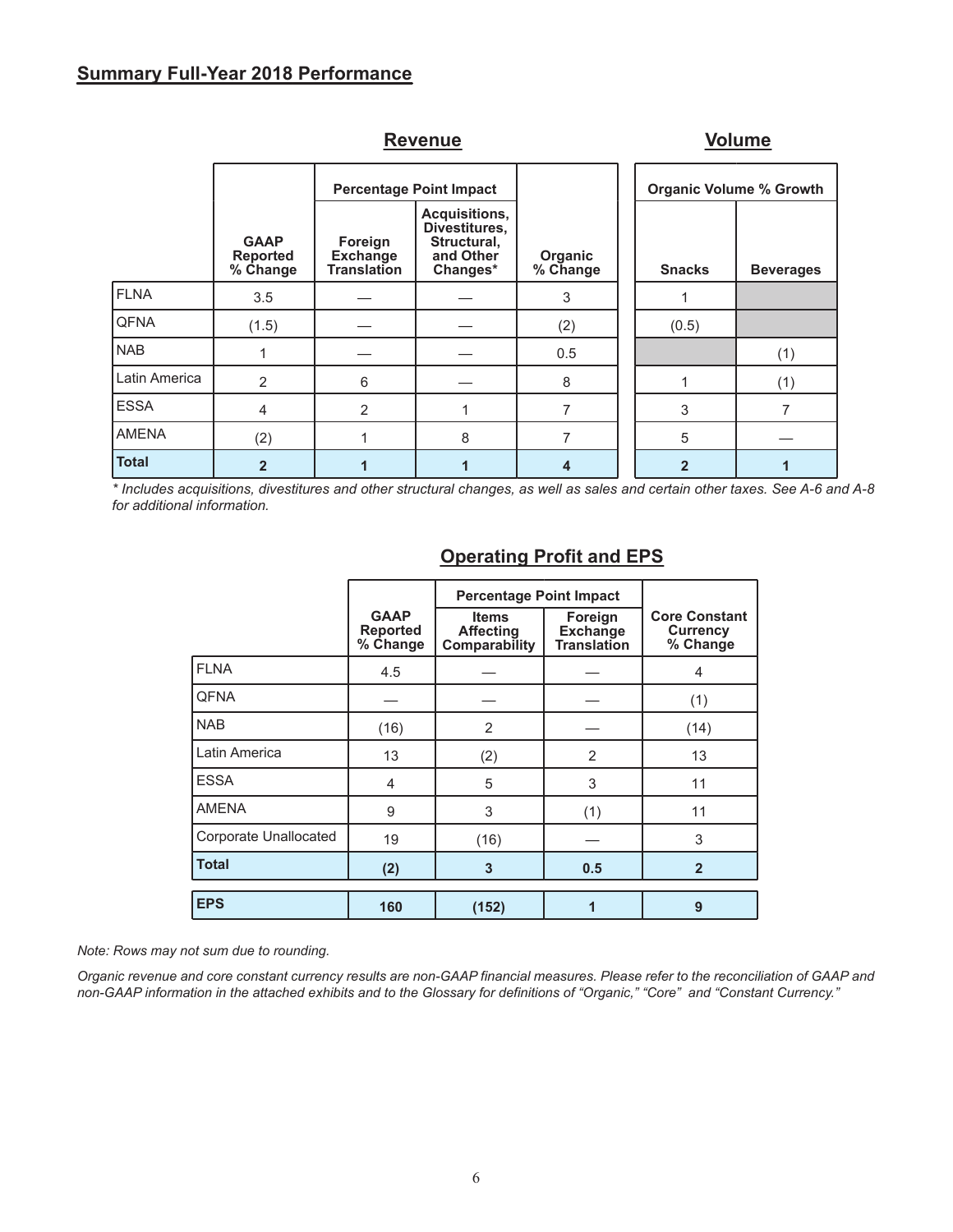# **Summary of Full-Year 2018 Financial Performance:**

- Reported full-year 2018 and 2017 results were impacted by the following items which are excluded from core results. See A-6 to A-8 for further details.
	- Merger and integration charges,
	- charges related to bond cash tender and exchange offers,
	- 2018 net tax benefit and 2017 provisional net tax expense related to the TCJ Act,
	- other net tax benefits resulting from the reorganization of our international operations,
	- non-cash tax benefits resulting from the conclusion of certain international tax audits and the 2012 and 2013 audit resolution,
	- restructuring charges, and
	- commodity mark-to-market net impacts.
- Reported net revenue increased 2 percent. Foreign exchange translation and acquisitions and divestitures each had an unfavorable impact of 1 percentage point. Organic revenue, which excludes the impacts of foreign exchange translation, acquisitions, divestitures, structural and other changes, grew 4 percent.
- Reported gross margin contracted 10 basis points and core gross margin expanded 5 basis points. Reported operating margin contracted 55 basis points and core operating margin contracted 10 basis points.
- Reported operating profit decreased 2 percent and core constant currency operating profit increased 2 percent. Commodity mark-to-market net impacts and merger and integration charges related to our acquisition of SodaStream negatively impacted reported operating profit performance by 2 percentage points and 1 percentage point, respectively. Restructuring charges had a nominal impact. Foreign exchange translation negatively impacted reported operating profit performance by 0.5 percentage points.
- The reported effective tax rate in 2018 was (36.7) percent and core effective tax rate was 18.8 percent. The reported and core effective tax rates in 2017 were 48.9 and 23.3 percent, respectively. The 2018 reported effective tax rate reflects the impacts of \$4.3 billion of net tax benefits resulting from the reorganization of our international operations, \$717 million of non-cash tax benefits resulting from both the favorable conclusion of certain international tax audits and the 2012 and 2013 audit resolution and a \$28 million net tax benefit related to the TCJ Act.
- Reported EPS was \$8.78, an increase of 160 percent. Foreign exchange translation negatively impacted reported EPS growth by 1 percentage point.
- Core EPS was \$5.66, an increase of 8 percent. Excluding the impact of foreign exchange translation, core constant currency EPS increased 9 percent (see schedule A-12 for a reconciliation to reported EPS, the comparable GAAP measure).
- Net cash provided by operating activities was \$9.4 billion. Free cash flow (excluding certain items) was \$7.6 billion.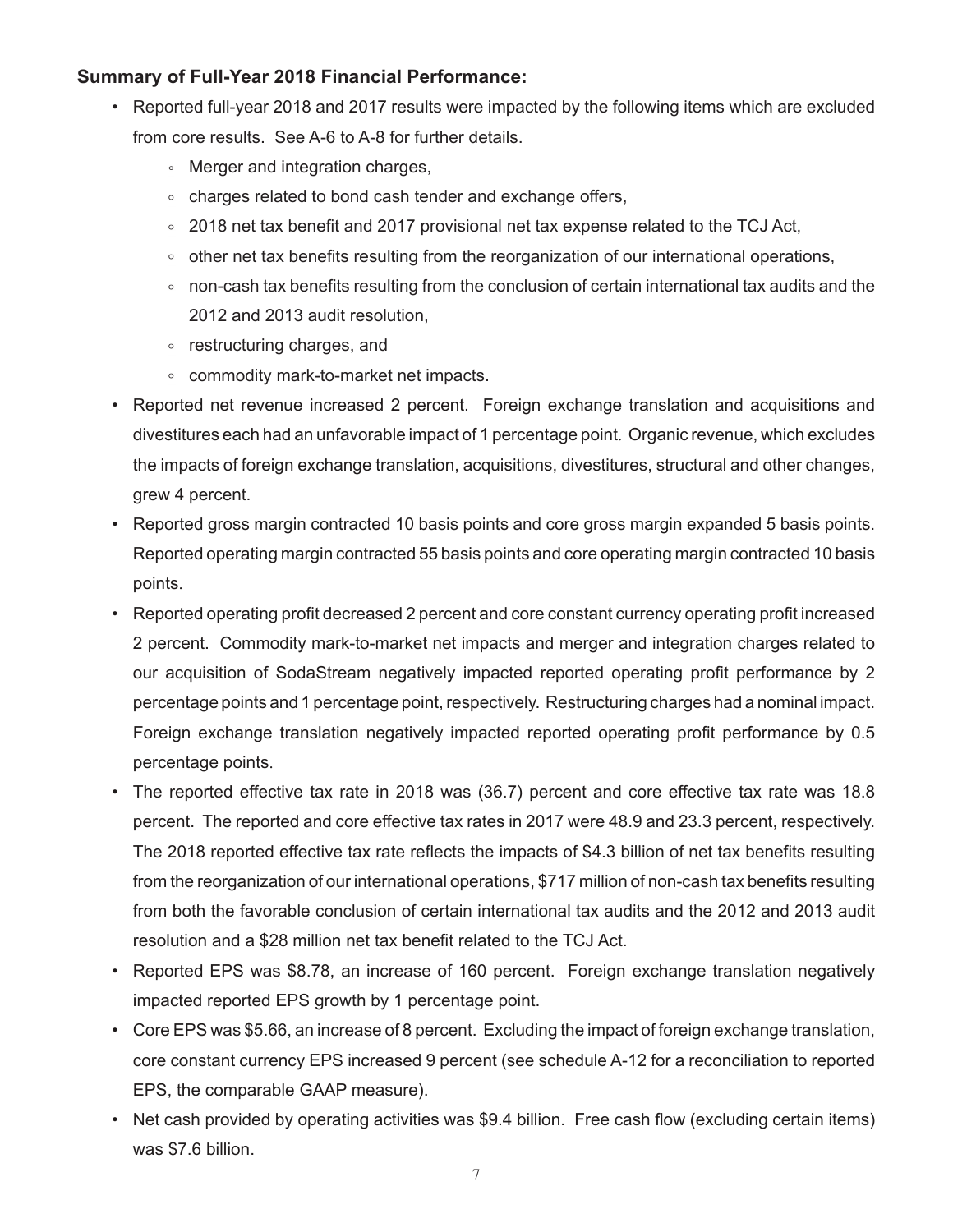# **Discussion of Full-Year 2018 Reported Division Results:**

# **Frito-Lay North America (FLNA)**

Operating profit grew 4.5%, primarily reflecting net revenue growth and productivity savings, partially offset by certain operating cost increases and a 1-percentage-point impact of a bonus extended to certain U.S. employees in connection with the TCJ Act.

# **Quaker Foods North America (QFNA)**

Operating profit decreased slightly, reflecting certain operating cost increases, net revenue performance and a 3-percentage-point impact of higher commodity costs. These impacts were partially offset by productivity savings, lower advertising and marketing expenses and a 1 percentage-point positive contribution from insurance settlement recoveries related to the 2017 earthquake in Mexico.

# **North America Beverages (NAB)**

Operating profit decreased 16%, reflecting certain operating cost increases, including increased transportation costs, a 7-percentage-point impact of higher commodity costs and higher advertising and marketing expenses. These impacts were partially offset by productivity savings and net revenue growth. Higher gains on asset sales positively contributed 1.5 percentage points to operating profit performance. A bonus extended to certain U.S. employees in connection with the TCJ Act negatively impacted operating profit performance by 1.5 percentage points and was partially offset by prior-year costs related to hurricanes which positively contributed 1 percentage point to operating profit performance.

# **Latin America**

Operating profit increased 13%, reflecting net revenue growth, productivity savings and a 4 percentage-point impact of insurance settlement recoveries related to the 2017 earthquake in Mexico. These impacts were partially offset by certain operating cost increases, a 14-percentagepoint impact of higher commodity costs and higher advertising and marketing expenses.

# **Europe Sub-Saharan Africa (ESSA)**

Operating profit increased 4%, reflecting net revenue growth, productivity savings and a 4 percentage-point net impact of refranchising our entire beverage bottling operations and snack distribution operations in CHS. These impacts were partially offset by certain operating cost increases and an 8-percentage-point impact of higher commodity costs. Additionally, a prior-year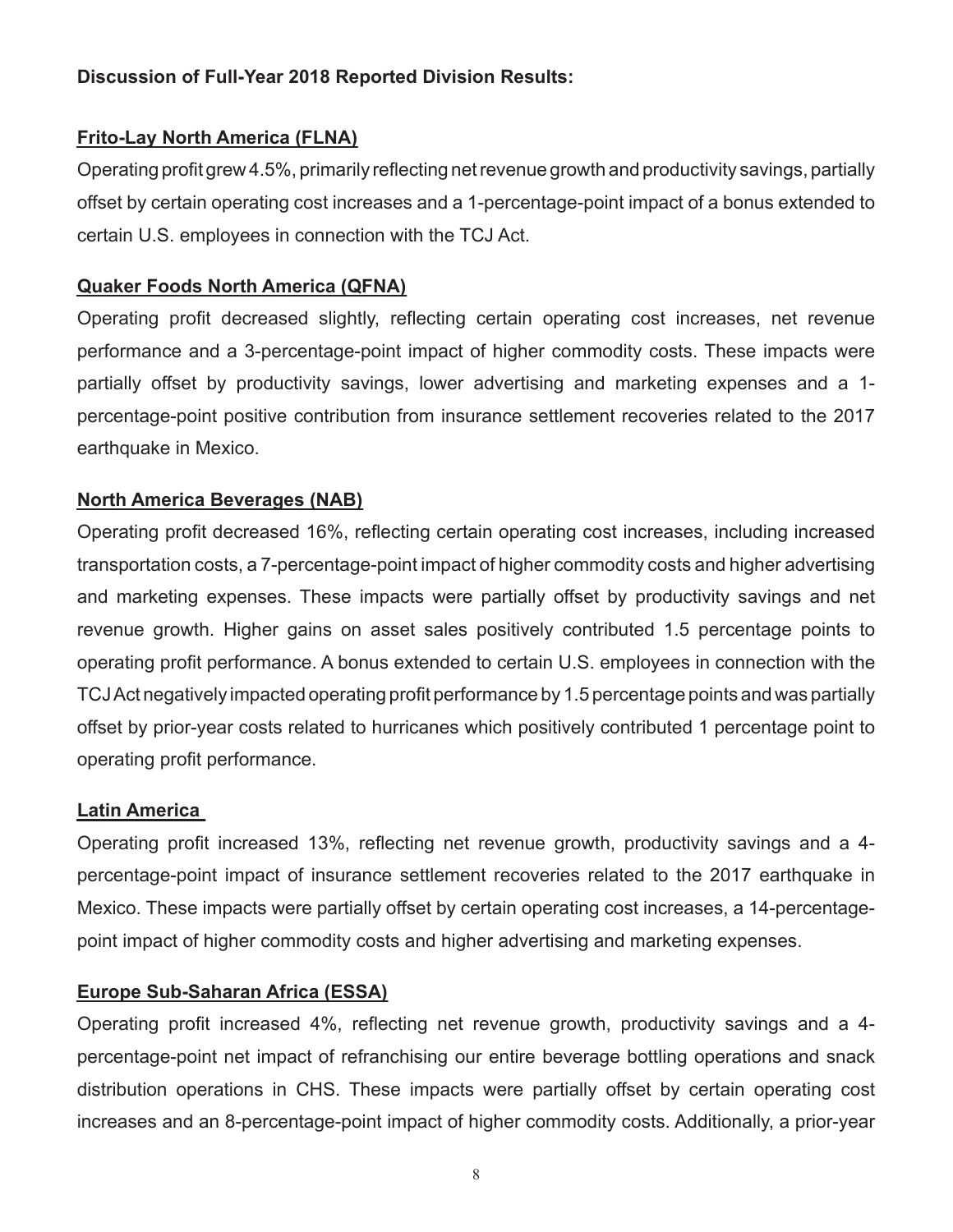gain on the sale of our minority stake in Britvic and the merger and integration charges related to our acquisition of SodaStream reduced operating profit growth by 7 percentage points and 4 percentage points, respectively.

# **Asia, Middle East and North Africa (AMENA)**

Operating profit grew 9%, primarily reflecting effective net pricing, productivity savings and net volume growth, partially offset by certain operating cost increases, higher advertising and marketing expenses and a 4-percentage-point impact of higher commodity costs. The net impact of refranchising a portion of our beverage business in Thailand in 2018 contributed 13 percentage points to operating profit growth and was offset by a 16-percentage-point negative impact of the prior-year refranchising of a portion of our beverage business in Jordan.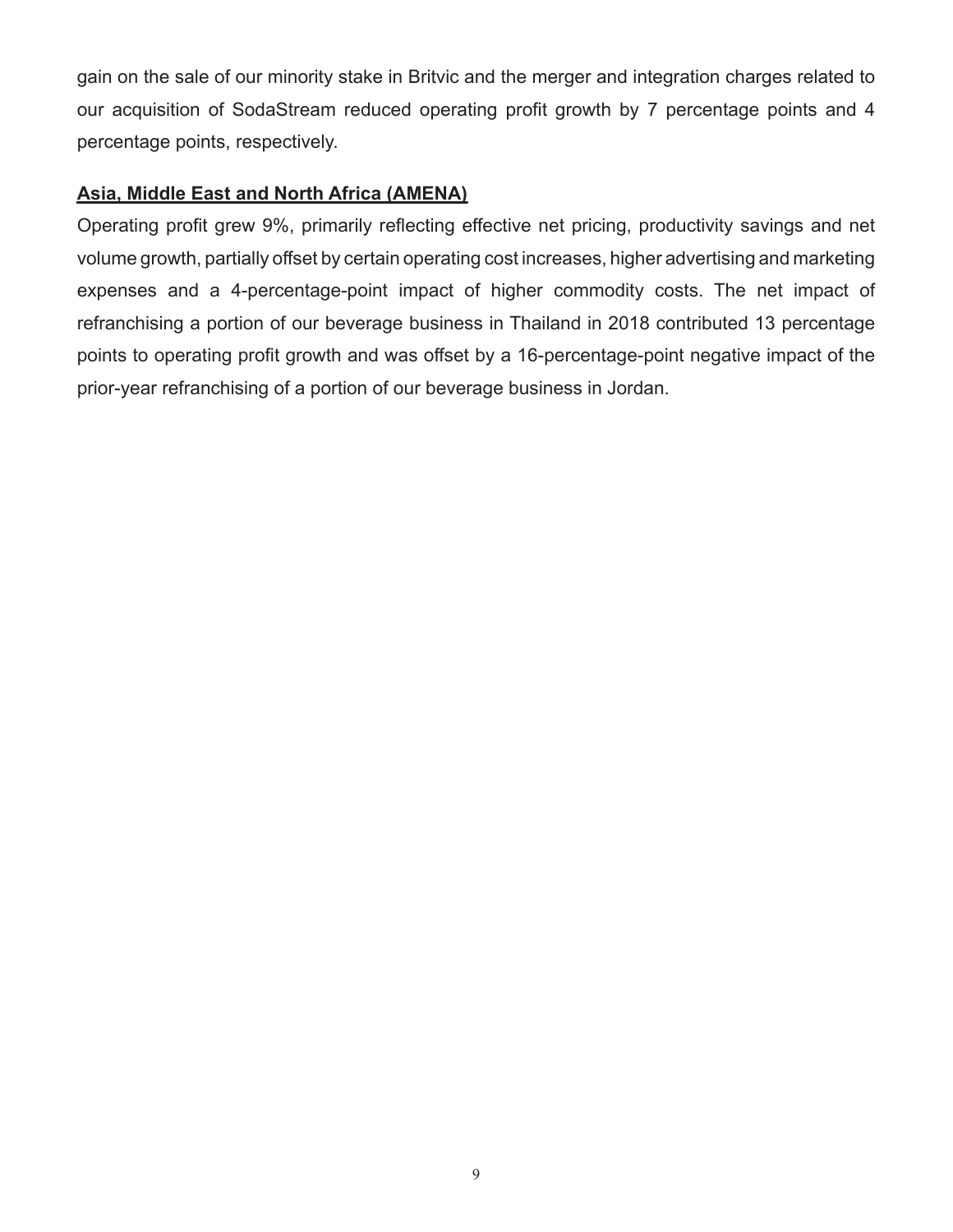### **Dividend Increase**

The Company today announced a 3 percent increase in its annualized dividend per share to \$3.82 from \$3.71 per share, effective with the dividend expected to be paid in June 2019. This represents the Company's 47th consecutive annual dividend per share increase.

### **Guidance and Outlook**

The Company provides guidance on a non-GAAP basis as the Company cannot predict certain elements which are included in reported GAAP results, including the impact of foreign exchange translation and commodity mark-to-market impacts.

For 2019, the Company expects:

- Full-year organic revenue growth to be 4 percent.
- A core effective tax rate of approximately 21 percent, which compares to a rate of 18.8 percent in 2018.
- A decline in core constant currency EPS of approximately 1 percent, which incorporates lapping a number of 2018 strategic asset-sale and refranchising gains, the expected increased core effective tax rate, and expected 2019 incremental investments to strengthen the business.
- Approximately \$9 billion in cash from operating activities and free cash flow of approximately \$5 billion, which assumes net capital spending of approximately \$4.5 billion.
- Total cash returns to shareholders of approximately \$8 billion, comprised of dividends of approximately \$5 billion and share repurchases of approximately \$3 billion.

Applying current market consensus rates implies a 2 percentage point foreign exchange translation headwind to both reported net revenue and EPS performance. This assumption and the guidance above implies 2019 core earnings per share of \$5.50, a 3 percent decrease compared to 2018 core earnings per share of \$5.66.

The Company expects long-term financial performance of:

- 4 to 6 percent organic revenue growth,
- core operating margin expansion of 20 to 30 basis points,
- high-single-digit core constant currency EPS growth, and
- increasing core net returns on invested capital

The Company expects to generate productivity savings of at least \$1 billion annually through 2023 (an extension of the Company's previous target of \$1 billion annual savings through the end of 2019). Contributing to the productivity goal are expected savings from certain restructuring actions that are intended to enable the Company to leverage new technology and business models to further simplify, harmonize and automate processes; re-engineer our go-to-market and information systems, including deploying the right automation for each market; simplify our organization and optimize our manufacturing and supply chain footprint. In connection with these restructuring actions, the Company expects to incur pre-tax charges of approximately \$2.5 billion through 2023 (of which the cash portion is approximately \$1.6 billion).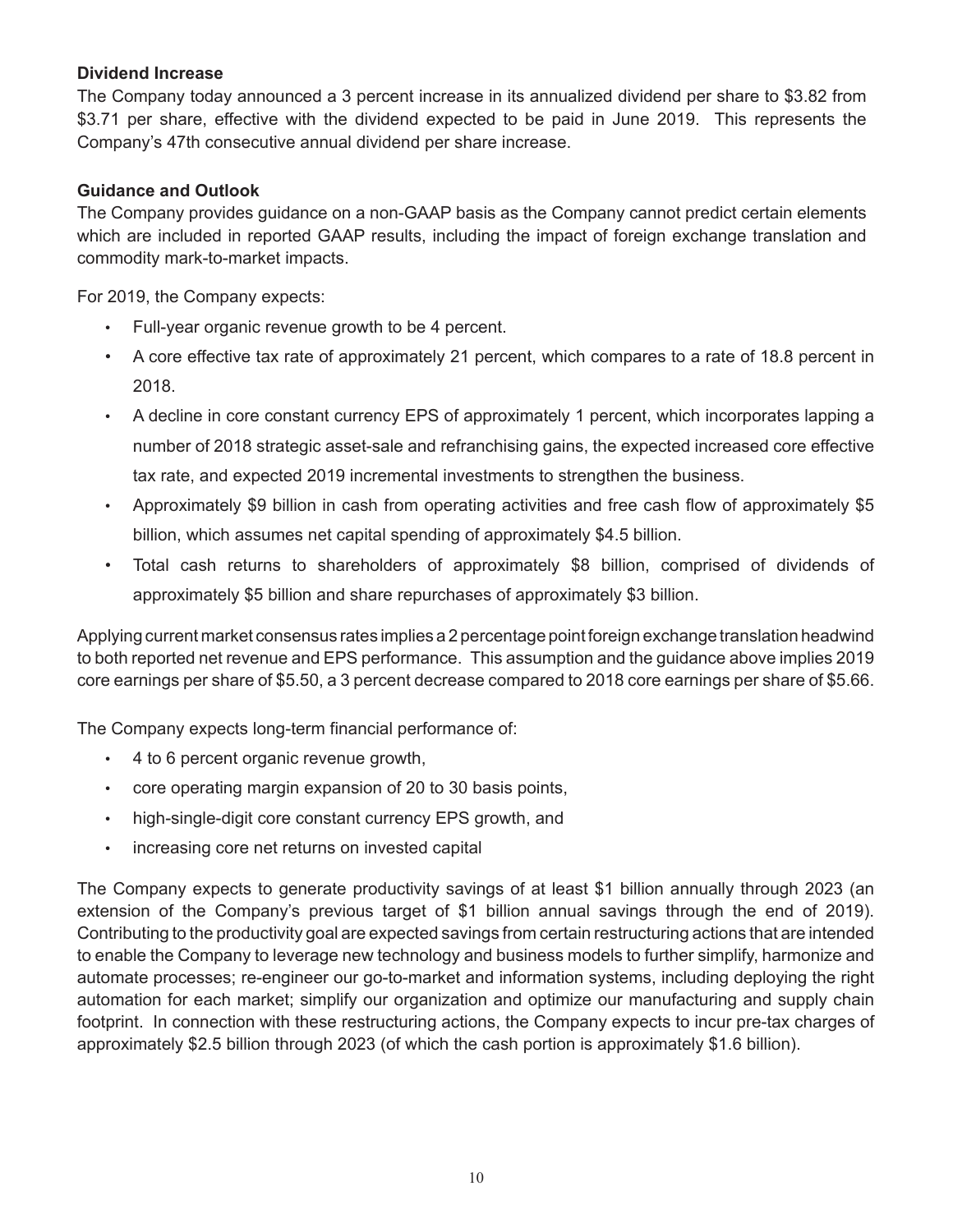### **Conference Call:**

At 7:45 a.m. (Eastern time) today, the Company will host a conference call with investors and financial analysts to discuss fourth quarter and full-year 2018 results and the outlook for 2019. Further details will be accessible on the Company's website at www.pepsico.com/investors.

Contacts: Investors **Media** Jamie Caulfield **Carrie Ratner** Carrie Ratner Investor Relations **Communications** 914-253-3035 914-253-3817 jamie.caulfield@pepsico.com carrie.ratner@pepsico.com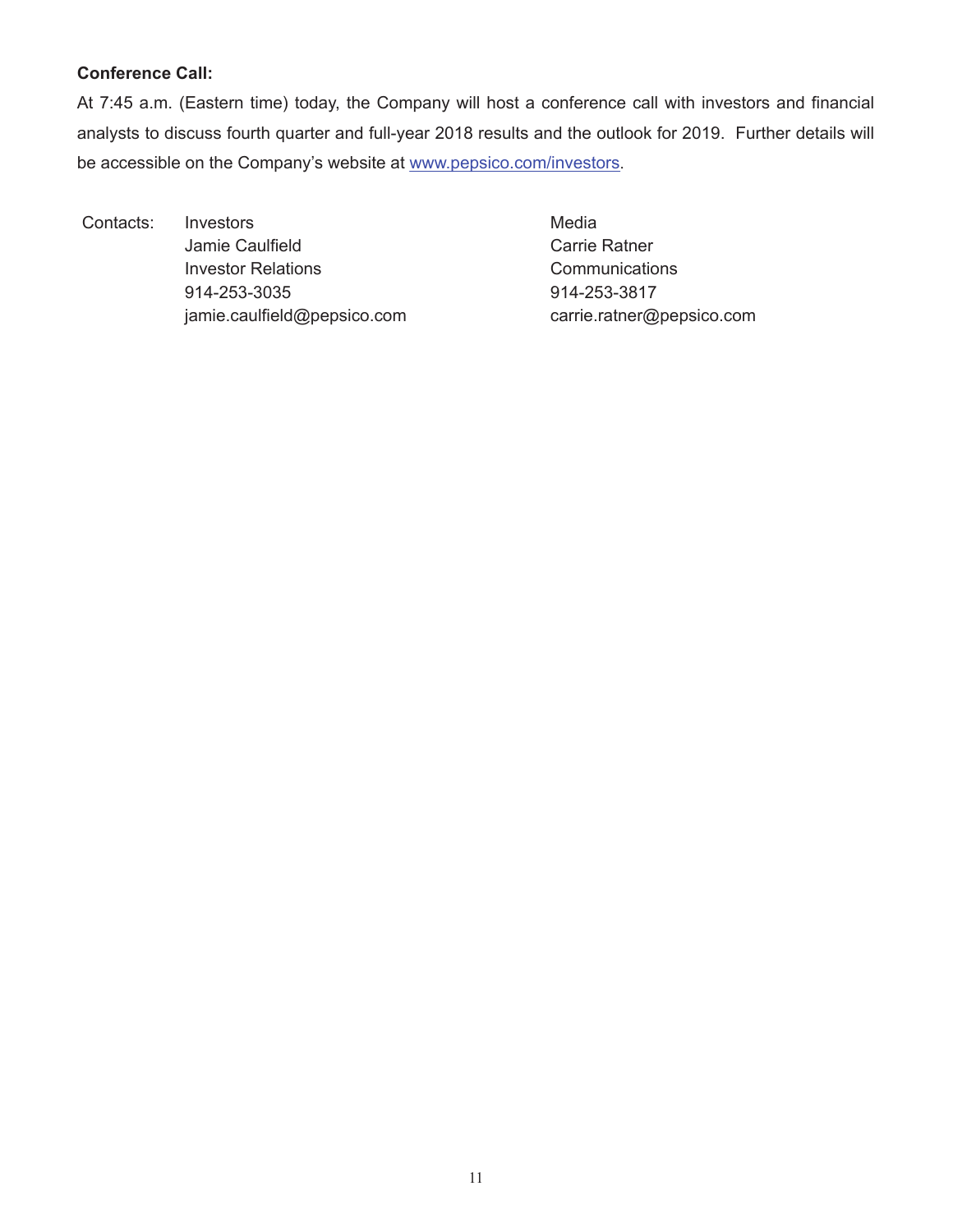### **PepsiCo, Inc. and Subsidiaries Consolidated Statement of Income (in millions except per share amounts; unaudited, except year-ended 12/30/2017 amounts)**

|                                                                              |                    |            |               | Quarter Ended      |          |              | Year Ended |               |                    |                      |
|------------------------------------------------------------------------------|--------------------|------------|---------------|--------------------|----------|--------------|------------|---------------|--------------------|----------------------|
|                                                                              |                    | 12/29/2018 |               | $12/30/2017^{(a)}$ | % Change |              | 12/29/2018 |               | $12/30/2017^{(a)}$ | $\frac{6}{6}$ Change |
| <b>Net Revenue</b>                                                           | $\mathbf{\hat{s}}$ | 19,524     | $\mathbb{S}$  | 19,526             |          | \$           | 64,661     | $\mathbb{S}$  | 63,525             | $\overline{2}$       |
| Cost of sales                                                                |                    | 8,936      |               | 9,079              | (2)      |              | 29,381     |               | 28,796             | $\overline{2}$       |
| Gross profit                                                                 |                    | 10,588     |               | 10,447             | 1        |              | 35,280     |               | 34,729             | $\overline{c}$       |
| Selling, general and administrative<br>expenses                              |                    | 8,157      |               | 7,877              | 3.5      |              | 25,170     |               | 24,453             | 3                    |
| <b>Operating Profit</b>                                                      |                    | 2,431      |               | 2,570              | (5)      |              | 10,110     |               | 10,276             | (2)                  |
| Other pension and retiree medical<br>benefits income                         |                    | 67         |               | 23                 | 191      |              | 298        |               | 233                | 28                   |
| Interest expense                                                             |                    | (621)      |               | (365)              | 70       |              | (1,525)    |               | (1,151)            | 33                   |
| Interest income and other                                                    |                    | 58         |               | 103                | (44)     |              | 306        |               | 244                | 25                   |
| Income before income taxes                                                   |                    | 1,935      |               | 2,331              | (17)     |              | 9,189      |               | 9,602              | (4)                  |
| (Benefit from)/provision for income<br>taxes (b)                             |                    | (4,932)    |               | 3,026              | (263)    |              | (3,370)    |               | 4,694              | (172)                |
| Net income/ $\left(\text{loss}\right)^{(b)}$                                 |                    | 6,867      |               | (695)              | n/m      |              | 12,559     |               | 4,908              | 156                  |
| Less: Net income attributable to<br>noncontrolling interests                 |                    | 13         |               | 15                 | (14)     |              | 44         |               | 51                 | (13)                 |
| Net Income/(Loss) Attributable to<br>PepsiCo <sup>(b)</sup>                  | \$                 | 6,854      | S             | (710)              | n/m      | <sup>S</sup> | 12,515     | <sup>\$</sup> | 4,857              | 158                  |
|                                                                              |                    |            |               |                    |          |              |            |               |                    |                      |
| Diluted                                                                      |                    |            |               |                    |          |              |            |               |                    |                      |
| Net Income/(Loss) Attributable to<br>PepsiCo per Common Share <sup>(b)</sup> | \$                 | 4.83       | <sup>\$</sup> | (0.50)             | n/m      | \$           | 8.78       | <sup>S</sup>  | 3.38               | 160                  |
| Weighted-average common shares<br>outstanding                                |                    | 1,420      |               | 1,421              |          |              | 1,425      |               | 1,438              |                      |

n/m - Not meaningful as fourth quarter 2018 results include net tax benefits and fourth quarter 2017 results include a provisional net tax expense as a result of the TCJ Act. See A-7 through A-8 for additional information.

(a) Reflects the retrospective adoption of guidance requiring the presentation of non-service cost components of net periodic benefit cost below operating profit. The impact from retrospective adoption of this guidance resulted in an increase to cost of sales and selling, general and administrative expenses of \$2 million and \$21 million, respectively, for the quarter ended December 30, 2017 and \$11 million and \$222 million, respectively, for the year ended December 30, 2017. We recorded a corresponding increase to other pension and retiree medical benefits income below operating profit of \$23 million and \$233 million for the quarter and year ended December 30, 2017, respectively. The changes described above had no impact on our consolidated net revenue, net interest expense, provision for income taxes, net income/loss attributable to PepsiCo or earnings/loss per share.

(b) Our fiscal 2018 results include other net tax benefits related to the reorganization of our international operations. Our fiscal 2018 and 2017 results include the impact of the TCJ Act. See A-7 through A-8 for additional information.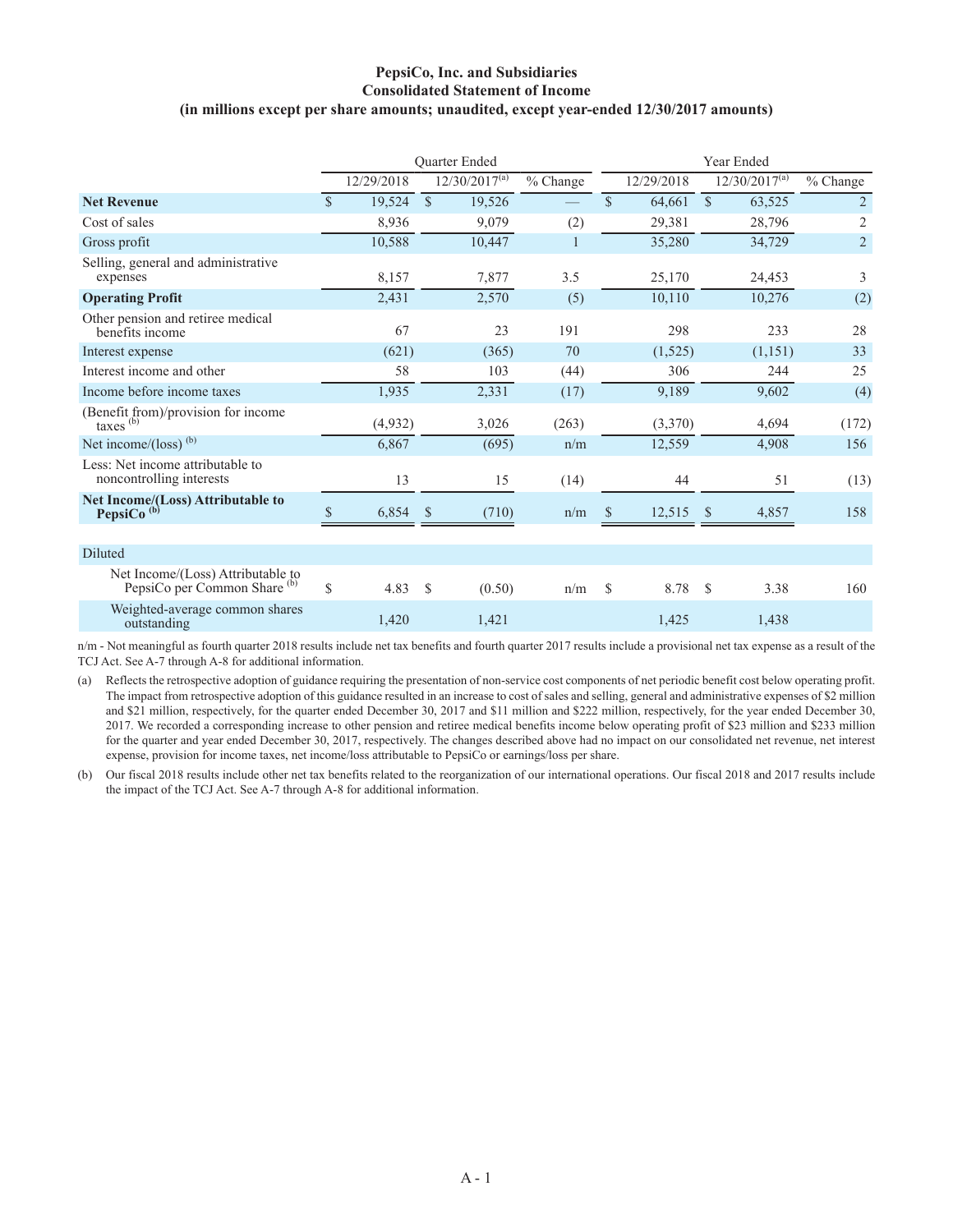### **PepsiCo, Inc. and Subsidiaries Supplemental Financial Information (in millions; unaudited, except year-ended 12/30/2017 amounts)**

|                                    |               |            |               | <b>Ouarter Ended</b> |                |               | Year Ended |               |                    |                |
|------------------------------------|---------------|------------|---------------|----------------------|----------------|---------------|------------|---------------|--------------------|----------------|
|                                    |               | 12/29/2018 |               | $12/30/2017^{(a)}$   | % Change       |               | 12/29/2018 |               | $12/30/2017^{(a)}$ | $%$ Change     |
| Net Revenue                        |               |            |               |                      |                |               |            |               |                    |                |
| Frito-Lay North America            | \$            | 5,001      | \$.           | 4,829                | 4              | \$            | 16,346     | \$.           | 15,798             | 3.5            |
| Quaker Foods North America         |               | 770        |               | 774                  | (0.5)          |               | 2,465      |               | 2,503              | (1.5)          |
| North America Beverages            |               | 6,008      |               | 5,902                | $\overline{2}$ |               | 21,072     |               | 20,936             |                |
| Latin America                      |               | 2,419      |               | 2,435                | (1)            |               | 7,354      |               | 7,208              | $\overline{2}$ |
| Europe Sub-Saharan Africa          |               | 3,578      |               | 3,695                | (3)            |               | 11,523     |               | 11,050             | 4              |
| Asia, Middle East and North Africa |               | 1,748      |               | 1,891                | (8)            |               | 5,901      |               | 6,030              | (2)            |
| <b>Total Net Revenue</b>           |               | 19,524     | S             | 19,526               |                |               | 64,661     | \$            | 63,525             | $\overline{2}$ |
|                                    |               |            |               |                      |                |               |            |               |                    |                |
| <b>Operating Profit</b>            |               |            |               |                      |                |               |            |               |                    |                |
| Frito-Lay North America            | $\mathbb{S}$  | 1,517      | $\mathcal{S}$ | 1,401                | 8              | $\mathcal{S}$ | 5,008      | $\mathcal{S}$ | 4,793              | 4.5            |
| Quaker Foods North America         |               | 194        |               | 187                  | 5              |               | 637        |               | 640                |                |
| North America Beverages            |               | 438        |               | 496                  | (12)           |               | 2,276      |               | 2,700              | (16)           |
| Latin America                      |               | 307        |               | 279                  | 9              |               | 1,049      |               | 924                | 13             |
| Europe Sub-Saharan Africa          |               | 369        |               | 301                  | 23             |               | 1,364      |               | 1,316              | $\overline{4}$ |
| Asia, Middle East and North Africa |               | 178        |               | 328                  | (46)           |               | 1,172      |               | 1,073              | 9              |
| Corporate Unallocated Expenses     |               | (572)      |               | (422)                | 35             |               | (1,396)    |               | (1,170)            | 19             |
| <b>Total Operating Profit</b>      | $\mathcal{S}$ | 2,431      | S             | 2,570                | (5)            | \$            | 10,110     | $\mathcal{S}$ | 10,276             | (2)            |

(a) Operating profit reflects the retrospective adoption of guidance requiring the presentation of non-service cost components of net periodic benefit cost below operating profit. The impact from retrospective adoption of this guidance resulted in an increase to cost of sales and selling, general and administrative expenses of \$2 million and \$21 million, respectively, for the quarter ended December 30, 2017 and \$11 million and \$222 million, respectively, for the year ended December 30, 2017. We recorded a corresponding increase to other pension and retiree medical benefits income below operating profit of \$23 million and \$233 million for the quarter and year ended December 30, 2017, respectively. The changes described above had no impact on our consolidated net revenue.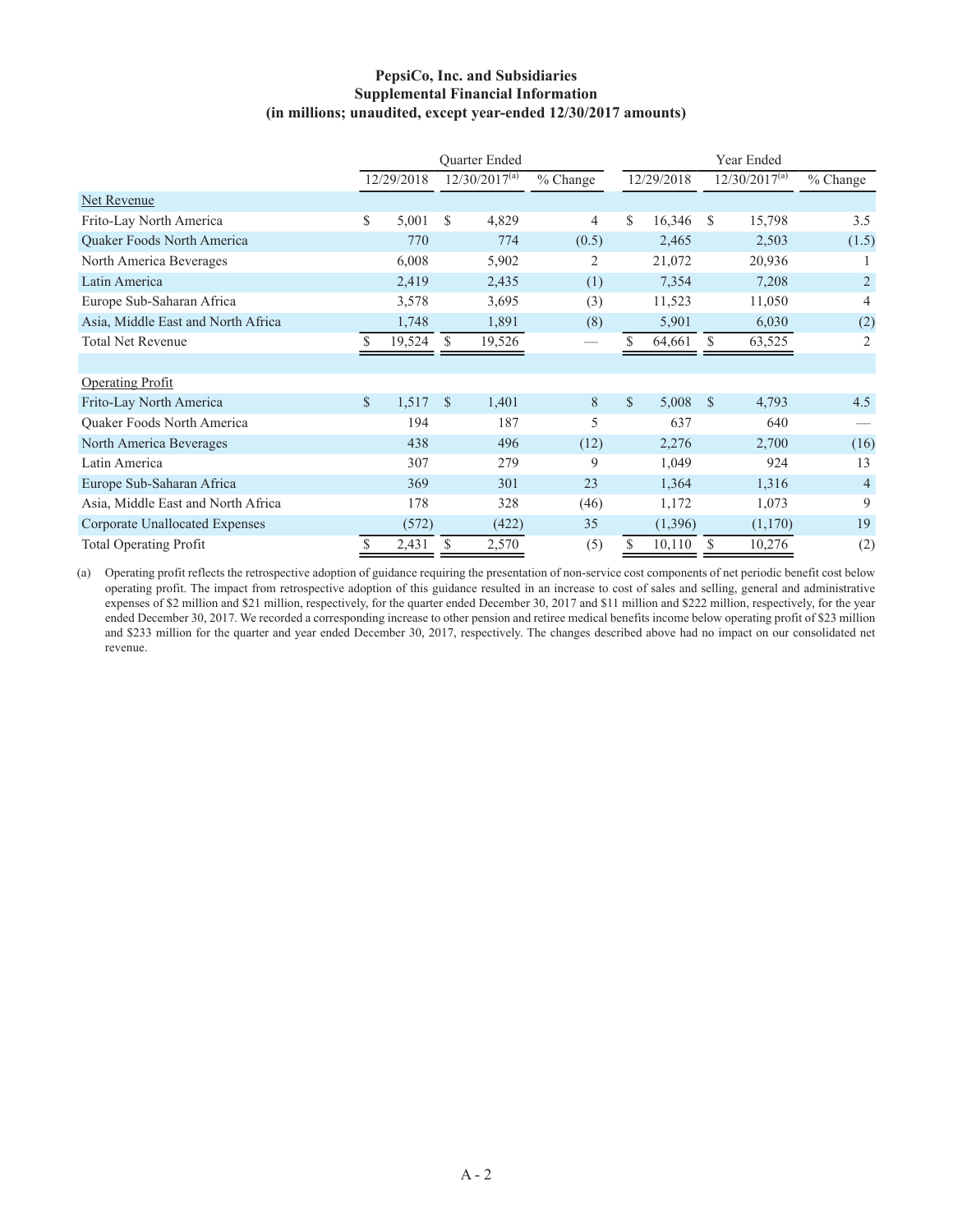### **PepsiCo, Inc. and Subsidiaries Consolidated Statement of Cash Flows (in millions)**

|                                                                                                                                                        |      | Year Ended  |              |            |  |  |
|--------------------------------------------------------------------------------------------------------------------------------------------------------|------|-------------|--------------|------------|--|--|
|                                                                                                                                                        |      | 12/29/2018  |              | 12/30/2017 |  |  |
|                                                                                                                                                        |      | (unaudited) |              |            |  |  |
| <b>Operating Activities</b>                                                                                                                            |      |             |              |            |  |  |
| Net income                                                                                                                                             | \$   | 12,559      | \$           | 4,908      |  |  |
| Depreciation and amortization                                                                                                                          |      | 2,399       |              | 2,369      |  |  |
| Share-based compensation expense                                                                                                                       |      | 256         |              | 292        |  |  |
| Restructuring and impairment charges                                                                                                                   |      | 308         |              | 295        |  |  |
| Cash payments for restructuring charges                                                                                                                |      | (255)       |              | (113)      |  |  |
| Pension and retiree medical plan expenses                                                                                                              |      | 221         |              | 221        |  |  |
| Pension and retiree medical plan contributions                                                                                                         |      | (1,708)     |              | (220)      |  |  |
| Deferred income taxes and other tax charges and credits                                                                                                |      | (531)       |              | 619        |  |  |
| Other net tax benefits related to international reorganizations                                                                                        |      | (4, 347)    |              |            |  |  |
| Net tax (benefit)/expense related to the TCJ Act                                                                                                       |      | (28)        |              | 2,451      |  |  |
| Change in assets and liabilities:                                                                                                                      |      |             |              |            |  |  |
| Accounts and notes receivable                                                                                                                          |      | (253)       |              | (202)      |  |  |
| Inventories                                                                                                                                            |      | (174)       |              | (168)      |  |  |
| Prepaid expenses and other current assets                                                                                                              |      | 9           |              | 20         |  |  |
| Accounts payable and other current liabilities                                                                                                         |      | 882         |              | 201        |  |  |
| Income taxes payable                                                                                                                                   |      | 333         |              | (338)      |  |  |
| Other, net                                                                                                                                             |      | (256)       |              | (305)      |  |  |
| <b>Net Cash Provided by Operating Activities</b>                                                                                                       |      | 9,415       |              | 10,030     |  |  |
|                                                                                                                                                        |      |             |              |            |  |  |
| <b>Investing Activities</b>                                                                                                                            |      |             |              |            |  |  |
| Capital spending                                                                                                                                       |      | (3,282)     |              | (2,969)    |  |  |
| Sales of property, plant and equipment                                                                                                                 |      | 134         |              | 180        |  |  |
| Acquisition of SodaStream, net of cash and cash equivalents acquired                                                                                   |      | (1, 197)    |              |            |  |  |
| Other acquisitions and investments in noncontrolled affiliates                                                                                         |      | (299)       |              | (61)       |  |  |
| Divestitures                                                                                                                                           |      | 505         |              | 267        |  |  |
| Short-term investments, by original maturity:                                                                                                          |      |             |              |            |  |  |
| More than three months - purchases                                                                                                                     |      | (5,637)     |              | (18, 385)  |  |  |
| More than three months - maturities                                                                                                                    |      | 12,824      |              | 15,744     |  |  |
| More than three months - sales                                                                                                                         |      | 1,498       |              | 790        |  |  |
| Three months or less, net                                                                                                                              |      | 16          |              | 2          |  |  |
| Other investing, net                                                                                                                                   |      | 2           |              | 29         |  |  |
| Net Cash Provided by/(Used for) Investing Activities                                                                                                   |      | 4,564       |              | (4, 403)   |  |  |
|                                                                                                                                                        |      |             |              |            |  |  |
| <b>Financing Activities</b>                                                                                                                            |      |             |              |            |  |  |
| Proceeds from issuances of long-term debt                                                                                                              |      |             |              | 7,509      |  |  |
| Payments of long-term debt                                                                                                                             |      | (4,007)     |              | (4, 406)   |  |  |
| Cash tender and exchange offers                                                                                                                        |      | (1, 589)    |              |            |  |  |
| Short-term borrowings, by original maturity:                                                                                                           |      |             |              |            |  |  |
| More than three months - proceeds                                                                                                                      |      | 3           |              | 91         |  |  |
| More than three months - payments                                                                                                                      |      | (17)        |              | (128)      |  |  |
| Three months or less, net                                                                                                                              |      | (1, 352)    |              | (1,016)    |  |  |
| Cash dividends paid                                                                                                                                    |      | (4,930)     |              | (4, 472)   |  |  |
| Share repurchases - common                                                                                                                             |      | (2,000)     |              | (2,000)    |  |  |
| Share repurchases - preferred                                                                                                                          |      | (2)         |              | (5)        |  |  |
| Proceeds from exercises of stock options                                                                                                               |      | 281         |              | 462        |  |  |
| Withholding tax payments on Restricted Stock Units (RSUs), Performance Stock Units (PSUs) and<br>PepsiCo Equity Performance Units (PEPunits) converted |      | (103)       |              | (145)      |  |  |
| Other financing                                                                                                                                        |      | (53)        |              | (76)       |  |  |
| <b>Net Cash Used for Financing Activities</b>                                                                                                          |      | (13,769)    |              | (4, 186)   |  |  |
| Effect of exchange rate changes on cash and cash equivalents and restricted cash                                                                       |      | (98)        |              | 47         |  |  |
| Net Increase in Cash and Cash Equivalents and Restricted Cash                                                                                          |      | 112         |              | 1,488      |  |  |
| Cash and Cash Equivalents and Restricted Cash, Beginning of Year                                                                                       |      | 10,657      |              | 9,169      |  |  |
| Cash and Cash Equivalents and Restricted Cash, End of Year                                                                                             | $\$$ | 10,769      | $\mathbb{S}$ | 10,657     |  |  |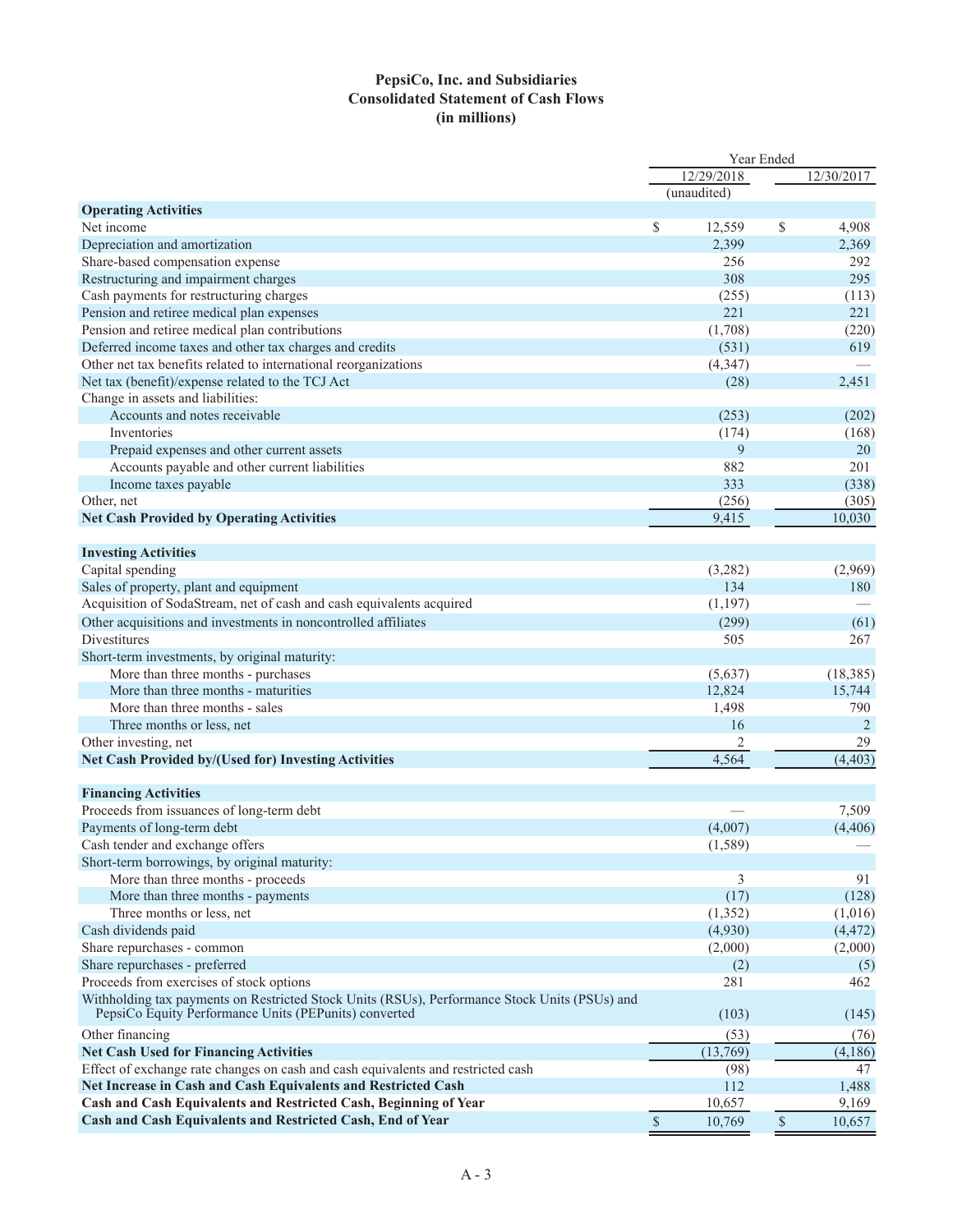### **PepsiCo, Inc. and Subsidiaries Consolidated Balance Sheet (in millions except per share amounts)**

|                                                                                                                                                                             |               | 12/29/2018  |               | 12/30/2017 |
|-----------------------------------------------------------------------------------------------------------------------------------------------------------------------------|---------------|-------------|---------------|------------|
|                                                                                                                                                                             |               | (unaudited) |               |            |
| <b>ASSETS</b>                                                                                                                                                               |               |             |               |            |
| <b>Current Assets</b>                                                                                                                                                       |               |             |               |            |
| Cash and cash equivalents                                                                                                                                                   | \$            | 8,721       | \$            | 10,610     |
| Short-term investments                                                                                                                                                      |               | 272         |               | 8,900      |
| Restricted cash                                                                                                                                                             |               | 1,997       |               |            |
| Accounts and notes receivable, net                                                                                                                                          |               | 7,142       |               | 7,024      |
| Inventories:                                                                                                                                                                |               |             |               |            |
| Raw materials and packaging                                                                                                                                                 |               | 1,312       |               | 1,344      |
| Work-in-process                                                                                                                                                             |               | 178         |               | 167        |
| Finished goods                                                                                                                                                              |               | 1,638       |               | 1,436      |
|                                                                                                                                                                             |               | 3,128       |               | 2,947      |
| Prepaid expenses and other current assets                                                                                                                                   |               | 633         |               | 1,546      |
| <b>Total Current Assets</b>                                                                                                                                                 |               | 21,893      |               | 31,027     |
| Property, Plant and Equipment, net                                                                                                                                          |               | 17,589      |               | 17,240     |
| <b>Amortizable Intangible Assets, net</b>                                                                                                                                   |               | 1,644       |               | 1,268      |
| Goodwill                                                                                                                                                                    |               | 14,808      |               | 14,744     |
| Other indefinite-lived intangible assets                                                                                                                                    |               | 14,181      |               | 12,570     |
| <b>Indefinite-Lived Intangible Assets</b>                                                                                                                                   |               | 28,989      |               | 27,314     |
| <b>Investments in Noncontrolled Affiliates</b>                                                                                                                              |               | 2,409       |               | 2,042      |
| <b>Deferred Income Taxes</b>                                                                                                                                                |               | 4,364       |               |            |
| <b>Other Assets</b>                                                                                                                                                         |               | 760         |               | 913        |
| <b>Total Assets</b>                                                                                                                                                         | \$            | 77,648      | $\$$          | 79,804     |
|                                                                                                                                                                             |               |             |               |            |
| <b>LIABILITIES AND EQUITY</b>                                                                                                                                               |               |             |               |            |
| <b>Current Liabilities</b>                                                                                                                                                  |               |             |               |            |
| Short-term debt obligations                                                                                                                                                 | \$            | 4,026       | \$            | 5,485      |
| Accounts payable and other current liabilities                                                                                                                              |               | 18,112      |               | 15,017     |
| <b>Total Current Liabilities</b>                                                                                                                                            |               | 22,138      |               | 20,502     |
| <b>Long-Term Debt Obligations</b>                                                                                                                                           |               | 28,295      |               | 33,796     |
| <b>Deferred Income Taxes</b>                                                                                                                                                |               | 3,499       |               | 3,242      |
| <b>Other Liabilities</b>                                                                                                                                                    |               | 9,114       |               | 11,283     |
| <b>Total Liabilities</b>                                                                                                                                                    |               | 63,046      |               | 68,823     |
|                                                                                                                                                                             |               |             |               |            |
| Commitments and contingencies                                                                                                                                               |               |             |               |            |
|                                                                                                                                                                             |               |             |               |            |
| Preferred Stock, no par value                                                                                                                                               |               |             |               | 41         |
| <b>Repurchased Preferred Stock</b>                                                                                                                                          |               |             |               | (197)      |
| PepsiCo Common Shareholders' Equity                                                                                                                                         |               |             |               |            |
| Common stock, par value $1^2/\cancel{x}$ per share (authorized 3,600 shares; issued, net of repurchased common<br>stock at par value: 1,409 and 1,420 shares, respectively) |               | 23          |               | 24         |
| Capital in excess of par value                                                                                                                                              |               | 3,953       |               | 3,996      |
| Retained earnings                                                                                                                                                           |               | 59,947      |               | 52,839     |
| Accumulated other comprehensive loss                                                                                                                                        |               | (15, 119)   |               | (13,057)   |
| Repurchased common stock, in excess of par value (458 and 446 shares, respectively)                                                                                         |               | (34, 286)   |               | (32, 757)  |
| <b>Total PepsiCo Common Shareholders' Equity</b>                                                                                                                            |               | 14,518      |               | 11,045     |
| Noncontrolling interests                                                                                                                                                    |               | 84          |               | 92         |
| <b>Total Equity</b>                                                                                                                                                         |               | 14,602      |               | 10,981     |
| <b>Total Liabilities and Equity</b>                                                                                                                                         | $\mathcal{S}$ | 77,648      | $\mathcal{S}$ | 79,804     |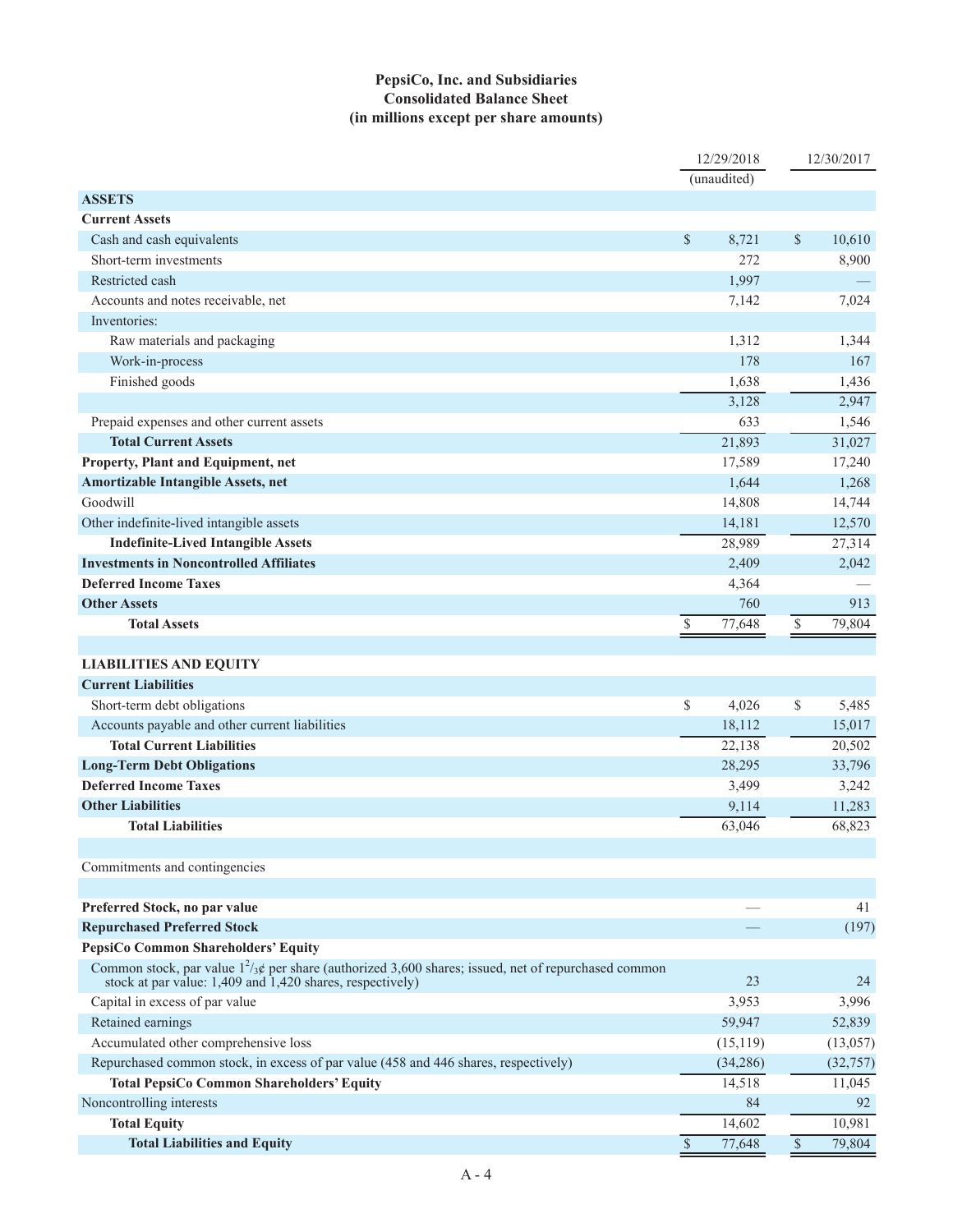### **PepsiCo, Inc. and Subsidiaries Supplemental Share-Based Compensation Data (in millions except dollar amounts, unaudited)**

|                                                                               | Quarter Ended  |                | Year Ended   |             |              |  |
|-------------------------------------------------------------------------------|----------------|----------------|--------------|-------------|--------------|--|
|                                                                               | 12/29/2018     | 12/30/2017     | 12/29/2018   |             | 12/30/2017   |  |
| <b>Beginning Net Shares Outstanding</b>                                       | 1,412          | 1,423          | 1,420        |             | 1,428        |  |
| Options Exercised, RSUs, PSUs and PEPunits Converted                          | 1              | $\overline{2}$ | 6            |             | 10           |  |
| <b>Shares Repurchased</b>                                                     | (4)            | (5)            | (18)         |             | (18)         |  |
| Share Issued in Connection with Preferred Stock Conversion to Common<br>Stock |                |                | 1            |             |              |  |
| <b>Ending Net Shares Outstanding</b>                                          | 1,409          | 1,420          | 1,409        |             | 1,420        |  |
|                                                                               |                |                |              |             |              |  |
| Weighted Average Basic                                                        | 1,410          | 1,421          | 1,415        |             | 1,425        |  |
| Dilutive Securities:                                                          |                |                |              |             |              |  |
| Options                                                                       | $\overline{4}$ |                | 5            |             | 7            |  |
| RSUs, PSUs, PEPunits and Other                                                | 6              |                | 5            |             | 5            |  |
| <b>ESOP Convertible Preferred Stock</b>                                       |                |                |              |             | $\mathbf{1}$ |  |
| Weighted Average Diluted                                                      | 1,420          | 1,421          | 1,425        |             | 1,438        |  |
|                                                                               |                |                |              |             |              |  |
| Average Share Price for the Period                                            | \$<br>112.93   | \$<br>114.03   | \$<br>110.72 | \$          | 112.93       |  |
| Growth versus Prior Year                                                      | (1)%           | 8%             | (2)%         |             | 9%           |  |
|                                                                               |                |                |              |             |              |  |
| <b>Options Outstanding</b>                                                    | 16             | 19             | 17           |             | 21           |  |
| Options in the Money                                                          | 16             | 19             | 16           |             | 20           |  |
| Dilutive Shares from Options                                                  | $\overline{4}$ |                | 5            |             | 7            |  |
| Dilutive Shares from Options as a % of Options in the Money                   | 29 %           | $-$ %          | 30 %         |             | 35%          |  |
|                                                                               |                |                |              |             |              |  |
| Average Exercise Price of Options in the Money                                | \$<br>79.77    | \$<br>74.05    | \$<br>77.07  | \$          | 72.84        |  |
|                                                                               |                |                |              |             |              |  |
| RSUs, PSUs, PEPunits and Other Outstanding                                    | 7              | $\,$ 8 $\,$    | 7            |             | 8            |  |
| Dilutive Shares from RSUs, PSUs, PEPunits and Other                           | 6              |                | 5            |             | 5            |  |
|                                                                               |                |                |              |             |              |  |
| Weighted-Average Grant-Date Fair Value of RSUs and PSUs Outstanding           | \$<br>105.13   | \$<br>102.30   | \$<br>105.17 | $\mathbf S$ | 102.05       |  |
| Weighted-Average Grant-Date Fair Value of PEPunits Outstanding                | \$             | \$<br>68.94    | \$           | \$          | 68.94        |  |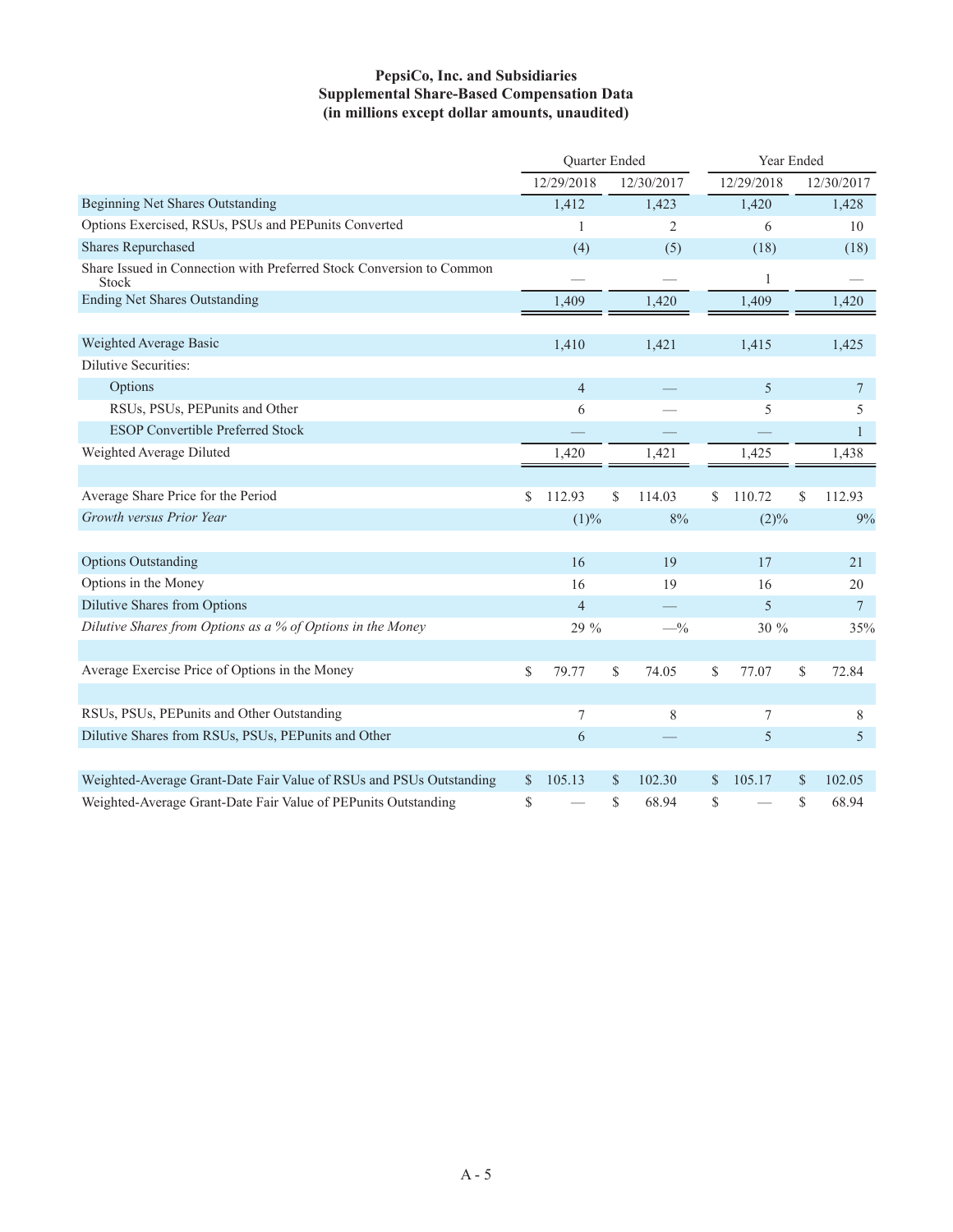### **Non-GAAP Measures**

In discussing financial results and guidance, the Company refers to the following measures which are not in accordance with U.S. Generally Accepted Accounting Principles (GAAP): division operating profit, core results, core constant currency results, free cash flow, free cash flow excluding certain items, organic results and return on invested capital (ROIC). We use these non-GAAP financial measures internally to make operating and strategic decisions, including the preparation of our annual operating plan, evaluation of our overall business performance and as a factor in determining compensation for certain employees. We believe presenting non-GAAP financial measures provides additional information to facilitate comparison of our historical operating results and trends in our underlying operating results, and provides additional transparency on how we evaluate our business. We also believe presenting these measures allows investors to view our performance using the same measures that we use in evaluating our financial and business performance and trends.

We consider quantitative and qualitative factors in assessing whether to adjust for the impact of items that may be significant or that could affect an understanding of our ongoing financial and business performance or trends. Examples of items for which we may make adjustments include: amounts related to mark-to-market gains or losses (non-cash); charges related to restructuring programs; charges or adjustments related to the enactment of new laws, rules or regulations, such as significant tax law changes; amounts related to the resolution of tax positions; tax benefits related to reorganizations of our operations; gains or losses associated with mergers, acquisitions, divestitures and other structural changes; debt redemptions, cash tender or exchange offers; pension and retiree medical related items; asset impairments (non-cash); and remeasurements of net monetary assets. See below for a description of adjustments to our U.S. GAAP financial measures included herein.

Non-GAAP information should be considered as supplemental in nature and is not meant to be considered in isolation or as a substitute for the related financial information prepared in accordance with U.S. GAAP. In addition, our non-GAAP financial measures may not be the same as or comparable to similar non-GAAP measures presented by other companies.

### **Glossary**

We use the following definitions when referring to our non-GAAP financial measures, which may not be the same as or comparable to similar measures presented by other companies:

Acquisitions and divestitures: All mergers and acquisitions activity, including the impact of acquisitions, divestitures and changes in ownership or control in consolidated subsidiaries and nonconsolidated equity investees.

Beverage volume: Volume shipped to retailers and independent distributors from both PepsiCo and our bottlers.

Constant currency: Financial results assuming constant foreign currency exchange rates used for translation based on the rates in effect for the comparable prior-year period. In order to compute our constant currency results, we multiply or divide, as appropriate, our current year U.S. dollar results by the current year average foreign exchange rates and then multiply or divide, as appropriate, those amounts by the prior year average foreign exchange rates.

Core: Core results are non-GAAP financial measures which exclude certain items from our historical results. For the periods presented, core results exclude the following items:

### *Commodity mark-to-market net impact*

Change in market value for commodity derivatives that we purchase to mitigate the volatility in costs of energy and raw materials that we consume. The market value is determined based on average prices on national exchanges and recently reported transactions in the marketplace.

In the quarter and year ended December 29, 2018, we recognized \$106 million and \$163 million of mark-to-market net losses, respectively, on commodity derivatives in corporate unallocated expenses. In the quarter and year ended December 30, 2017, we recognized \$28 million and \$15 million of mark-to-market net gains, respectively, on commodity derivatives in corporate unallocated expenses. We centrally manage commodity derivatives on behalf of our divisions. These commodity derivatives include energy, agricultural products and metals. Commodity derivatives that do not qualify for hedge accounting treatment are marked to market each period with the resulting gains and losses recorded in corporate unallocated expenses as either cost of sales or selling, general and administrative expenses, depending on the underlying commodity. These gains and losses are subsequently reflected in division results when the divisions recognize the cost of the underlying commodity in operating profit.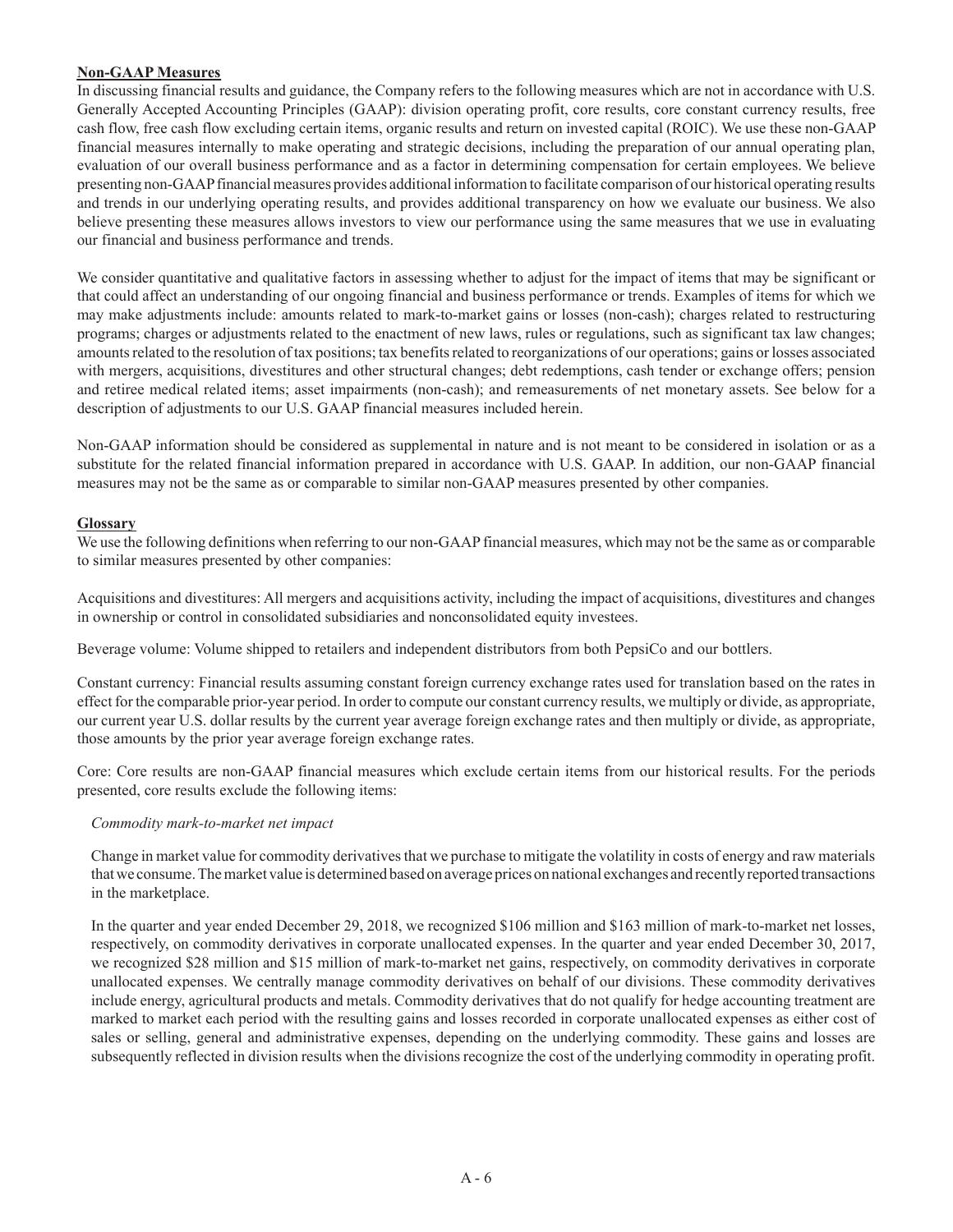#### *Restructuring and impairment charges*

### *2019 Multi-Year Productivity Plan*

In the quarter and year ended December 29, 2018, we incurred restructuring charges of \$138 million (recorded \$3 million in cost of sales, \$100 million in selling, general and administrative expenses and \$35 million in other pension and retiree medical benefits expense) in conjunction with the multi-year plan we publicly announced on February 15, 2019 (2019 Productivity Plan).

The 2019 Productivity Plan will leverage new technology and business models to further simplify, harmonize and automate processes; re-engineer our go-to-market and information systems, including deploying the right automation for each market; simplify our organization and optimize our manufacturing and supply chain footprint.

### *2014 Multi-Year Productivity Plan*

In the quarter and year ended December 29, 2018, we incurred restructuring charges of \$91 million (recorded \$94 million in selling, general and administrative expenses and \$3 million in other pension and retiree medical benefits income) and \$170 million (recorded \$169 million in selling, general and administrative expenses and \$1 million in other pension and retiree medical benefits expense), respectively, in conjunction with the multi-year productivity plan we publicly announced in 2014 (2014 Productivity Plan). In the quarter and year ended December 30, 2017, we incurred restructuring charges of \$226 million (recorded \$164 in selling, general and administrative expenses and \$62 million in other pension and retiree medical benefits expense) and \$295 million (recorded \$229 in selling, general and administrative expenses and \$66 million in other pension and retiree medical benefits expense), respectively, in conjunction with our 2014 Productivity Plan.

The 2014 Productivity Plan includes the next generation of productivity initiatives that we believe will strengthen our beverage, food and snack businesses by: accelerating our investment in manufacturing automation; further optimizing our global manufacturing footprint, including closing certain manufacturing facilities; re-engineering our go-to-market systems in developed markets; expanding shared services; and implementing simplified organization structures to drive efficiency. To build on the 2014 Productivity Plan, in the fourth quarter of 2017, we expanded and extended the program through the end of 2019 to take advantage of additional opportunities within the initiatives described above to further strengthen our beverage, food and snack businesses.

### *Merger and integration charges*

In the quarter and year ended December 29, 2018, we incurred merger and integration charges of \$75 million related to our acquisition of SodaStream, including \$57 million recorded in the ESSA segment and \$18 million recorded in corporate unallocated expenses. These charges include closing costs, advisory fees and employee-related costs.

### *Net tax (benefit)/expense related to the TCJ Act*

During the fourth quarter of 2017, the TCJ Act was enacted in the United States. Among its many provisions, the TCJ Act imposed a mandatory one-time transition tax on undistributed international earnings and reduced the U.S. corporate income tax rate from 35% to 21%, effective January 1, 2018.

In the quarter and year ended December 30, 2017, we recorded a provisional net tax expense of \$2.5 billion associated with the enactment of the TCJ Act. Included in the provisional net tax expense of \$2.5 billion was a provisional mandatory one-time transition tax of approximately \$4 billion on undistributed international earnings, included in other liabilities. This mandatory one-time transition tax was partially offset by a provisional \$1.5 billion benefit resulting from the required remeasurement of our deferred tax assets and liabilities to the new, lower U.S. corporate income tax rate.

In the quarter and year ended December 29, 2018, we recorded a net tax benefit of \$882 million and \$28 million, respectively, in connection with the TCJ Act.

While our accounting for the recorded impact of the TCJ Act is deemed to be complete, these amounts are based on prevailing regulations and currently available information, and any additional guidance issued by the Internal Revenue Service (IRS) could impact the aforementioned amounts in future periods. The IRS issued additional guidance in the first quarter of 2019 and we are currently evaluating the impact of this guidance.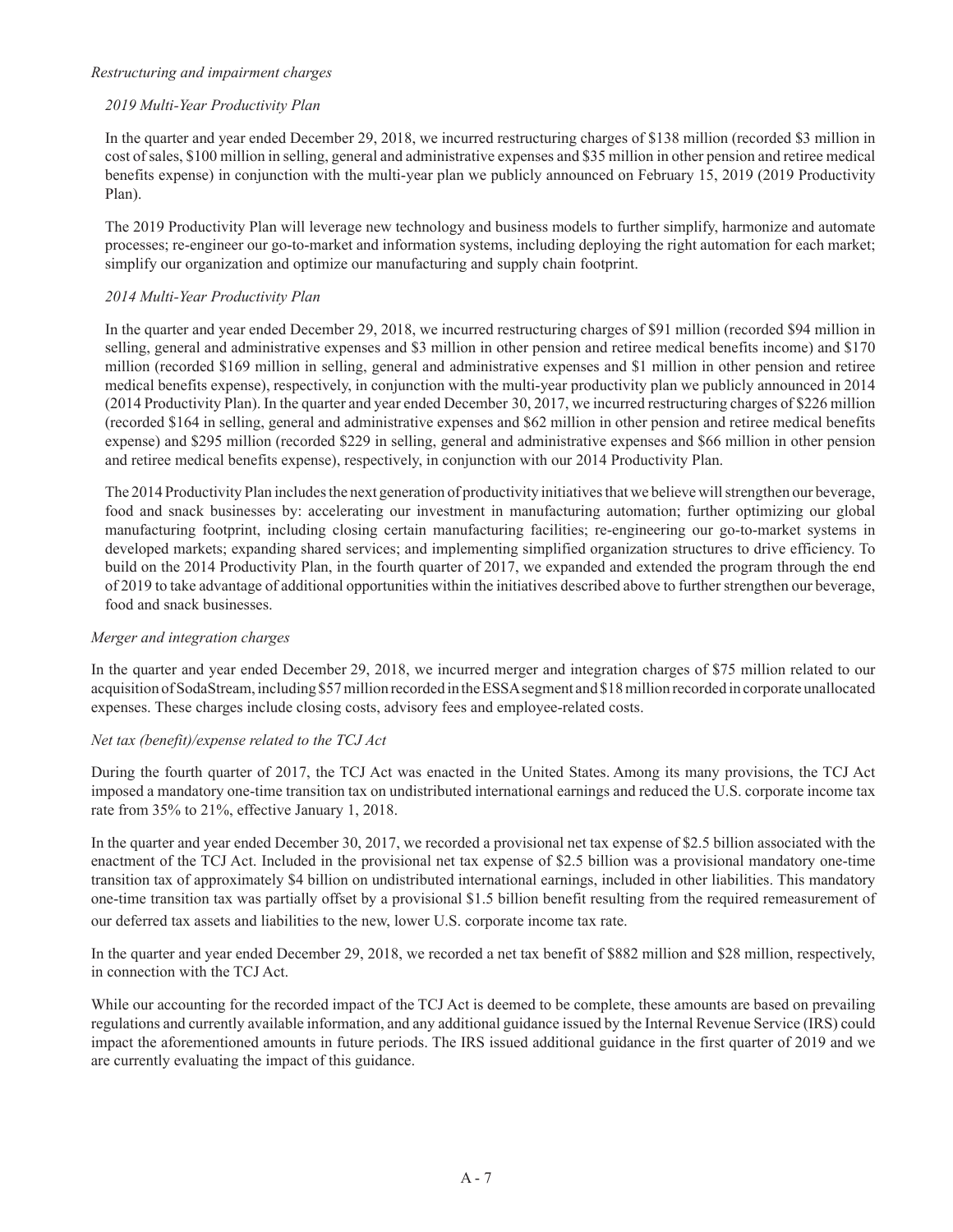### *Other net tax benefits*

In the quarter and year ended December 29, 2018, we recorded other net tax benefits of \$4.3 billion related to the reorganization of our international operations. Additionally, in the quarter and year ended December 29, 2018, we recorded non-cash tax benefits of \$39 million and \$717 million, respectively, associated with both the conclusion of certain international tax audits and our agreement with the IRS resolving all open matters related to the audits of taxable years 2012 and 2013.

### *Charges related to cash tender and exchange offers*

In the quarter and year ended December 29, 2018, we recorded a pre-tax charge of \$253 million to interest expense in connection with our cash tender and exchange offers, primarily representing the tender price paid over the carrying value of the tendered notes.

Division operating profit: The aggregation of the operating profit for each of our reportable segments, which excludes the impact of corporate unallocated expenses.

Effective net pricing: Reflects the year-over-year impact of discrete pricing actions, sales incentive activities and mix resulting from selling varying products in different package sizes and in different countries.

Free cash flow: Net cash provided by operating activities less capital spending, plus sales of property, plant and equipment. Since net capital spending is essential to our product innovation initiatives and maintaining our operational capabilities, we believe that it is a recurring and necessary use of cash. As such, we believe investors should also consider net capital spending when evaluating our cash from operating activities.

Free cash flow is used by us primarily for financing activities, including debt repayments, dividends and share repurchases. Free cash flow is not a measure of cash available for discretionary expenditures since we have certain non-discretionary obligations such as debt service that are not deducted from the measure.

Free cash flow excluding certain items: Free cash flow, excluding payments related to restructuring charges, discretionary pension and retiree medical contributions and the related net cash tax benefits associated with both these items, tax payments related to the TCJ Act, as well as certain other items. As free cash flow, excluding certain items, is an important measure used to monitor our cash flow performance, we believe this non-GAAP measure provides investors additional useful information when evaluating our cash from operating activities. See below for a reconciliation of this non-GAAP financial measure to the most directly comparable financial measure in accordance with U.S. GAAP (operating cash flow). In future years, we expect this measure to exclude additional payments related to the mandatory transition tax liability of \$3.8 billion as of December 29, 2018, which we currently expect to be paid over the period 2019 to 2026 under the provisions of the TCJ Act.

Net capital spending: Capital spending less cash proceeds from sales of property, plant and equipment.

Organic: A measure that adjusts for impacts of acquisitions, divestitures and other structural changes and foreign exchange translation. Additionally, our fiscal 2018 reported results reflect the accounting policy election taken in conjunction with the adoption of the revenue recognition guidance to exclude from net revenue and cost of sales all sales, use, value-added and certain excise taxes assessed by governmental authorities on revenue-producing transactions not already excluded. Our 2018 fiscal year organic revenue growth excludes the impact of approximately \$75 million of these taxes previously recognized in net revenue.

ROIC and Core Net ROIC: ROIC is net income attributable to PepsiCo plus interest expense after-tax divided by the sum of quarterly average debt obligations and quarterly average common shareholders' equity. This metric serves as a measure of how well we use our capital to generate returns. Core net ROIC is ROIC adjusted for quarterly average cash, cash equivalents and shortterm investments, after-tax interest income, and items that are not indicative of our ongoing performance. We believe the calculation of ROIC and core net ROIC provide useful information to investors and is an additional relevant comparison of our performance to consider when evaluating our capital allocation efficiency.

### *2019 guidance and long-term financial performance targets*

Our 2019 organic revenue growth guidance and our long-term organic revenue growth target exclude the impact of acquisitions, divestitures and other structural changes and foreign exchange translation. Our 2019 core tax rate guidance, our 2019 core constant currency EPS performance guidance, our long-term core constant currency EPS growth target and our long-term core operating margin expansion target exclude the commodity mark-to-market net impact included in corporate unallocated expenses and restructuring and impairment charges. Our 2019 core constant currency EPS performance guidance and long-term core constant currency EPS growth target also exclude the impact of foreign exchange translation. We are unable to reconcile our full year projected 2019 or our long-term organic revenue growth to our full year projected 2019 and long-term reported net revenue growth because we are unable to predict the 2019 and long-term impact of foreign exchange due to the unpredictability of future changes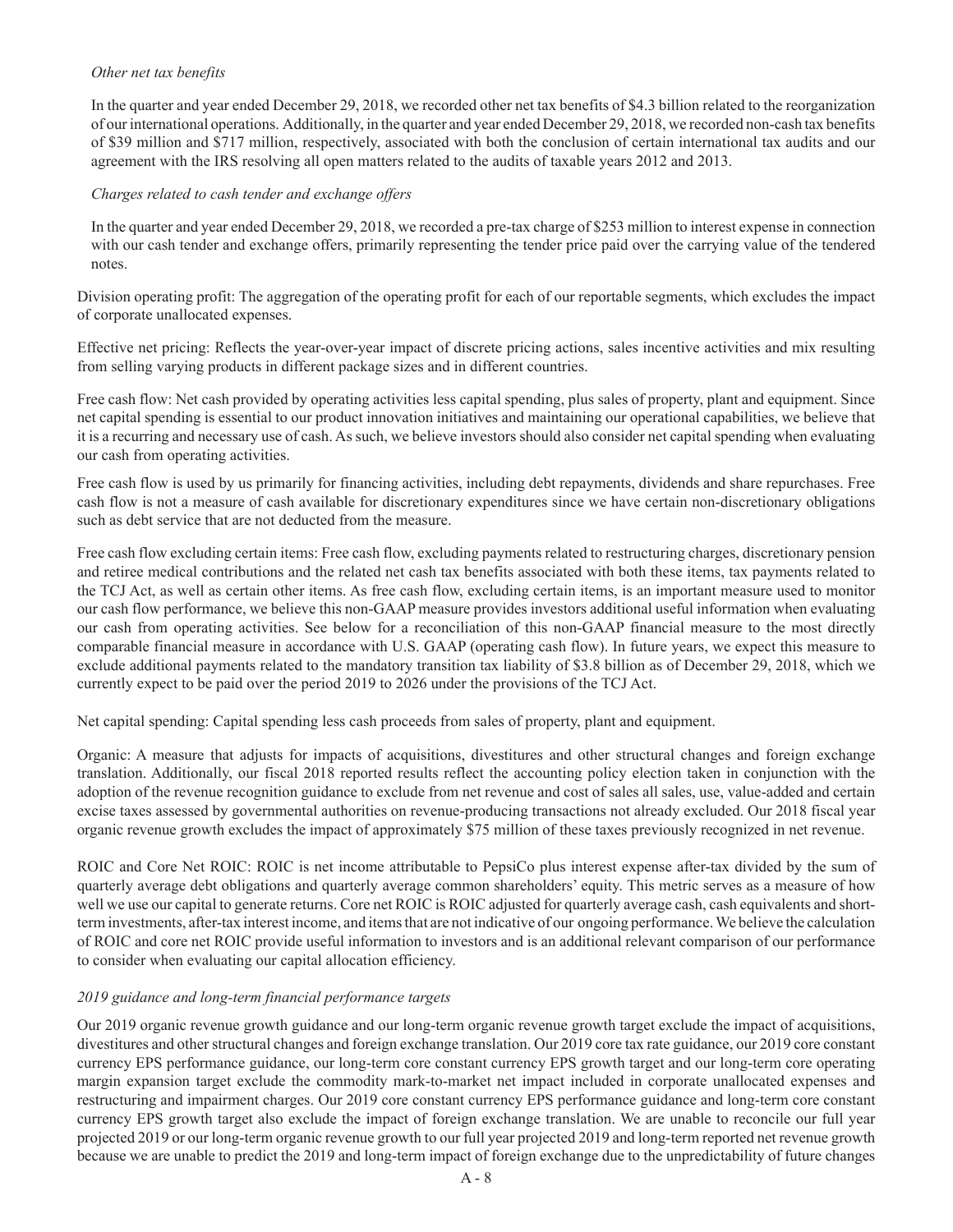in foreign exchange rates and because we are unable to predict the occurrence or impact of any acquisitions, divestitures or other structural changes. We are also not able to reconcile our full year projected 2019 core tax rate to our full year projected 2019 reported tax rate, our full year projected 2019 or long-term core constant currency EPS performance to our full year projected 2019 and long-term reported EPS performance or our long-term core operating margin performance to our long-term reported operating margin performance because we are unable to predict the 2019 and long-term impact of foreign exchange or the markto-market net impact on commodity derivatives due to the unpredictability of future changes in foreign exchange rates and commodity prices. Therefore, we are unable to provide a reconciliation of these measures.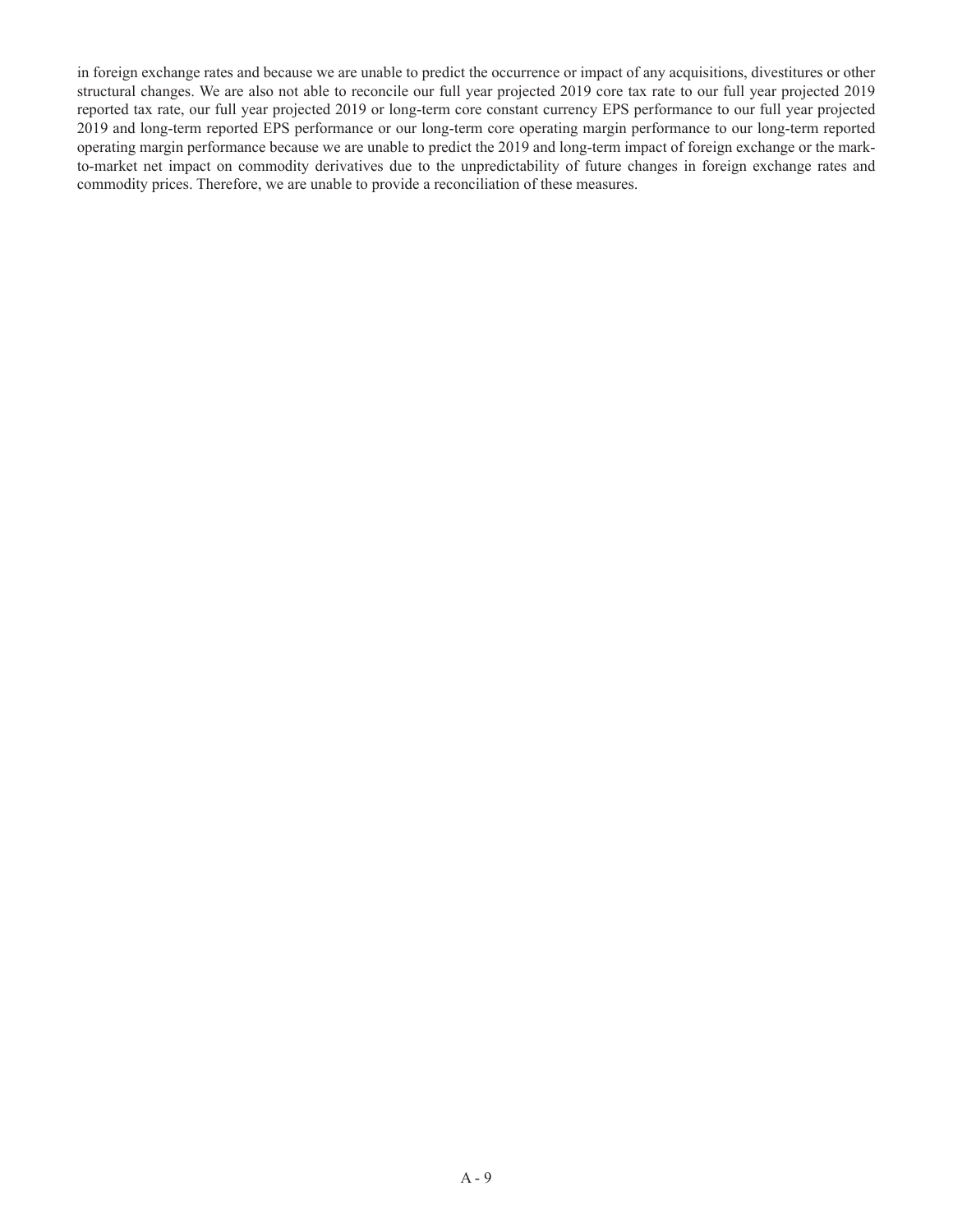### **PepsiCo, Inc. and Subsidiaries Reconciliation of GAAP and Non-GAAP Information Organic Revenue Growth Rates Quarter and Year Ended December 29, 2018 (unaudited)**

|                                     |                                          |                          |                                    |                                                                     |                                                    | GAAP<br>Measure                | Non-GAAP<br>Measure            |  |
|-------------------------------------|------------------------------------------|--------------------------|------------------------------------|---------------------------------------------------------------------|----------------------------------------------------|--------------------------------|--------------------------------|--|
|                                     | Reported<br>$%$ Change<br>Percent Impact |                          |                                    |                                                                     |                                                    |                                |                                |  |
| Net Revenue Year over Year % Change | Volume                                   | Effective<br>net pricing | Foreign<br>exchange<br>translation | Acquisitions and<br>divestitures and<br>other structural<br>changes | Sales and<br>certain other<br>$\text{taxes}^{(b)}$ | Ouarter<br>Ended<br>12/29/2018 | Ouarter<br>Ended<br>12/29/2018 |  |
| Frito-Lay North America             |                                          |                          |                                    |                                                                     |                                                    |                                |                                |  |
| <b>Ouaker Foods North America</b>   | (0.5)                                    |                          |                                    |                                                                     |                                                    | (0.5)                          |                                |  |
| North America Beverages             | (1)                                      | 3                        |                                    |                                                                     |                                                    |                                | $\overline{2}$                 |  |
| Latin America                       |                                          | 9                        | (10)                               |                                                                     |                                                    | (1)                            | 10                             |  |
| Europe Sub-Saharan Africa           |                                          | 5                        | (9)                                | (1)                                                                 | $\hspace{0.1mm}-\hspace{0.1mm}$                    | (3)                            | 7 <sup>1</sup>                 |  |
| Asia, Middle East and North Africa  |                                          | $\overline{4}$           | (4)                                | (9)                                                                 |                                                    | (8)                            |                                |  |
| Total PepsiCo                       |                                          |                          | (4)                                | (1)                                                                 |                                                    |                                |                                |  |

|                                     |        |                          |                                             |                                                                     |                                                    | Measure                  | Measure                        |
|-------------------------------------|--------|--------------------------|---------------------------------------------|---------------------------------------------------------------------|----------------------------------------------------|--------------------------|--------------------------------|
|                                     |        |                          | Percent Impact                              |                                                                     |                                                    | Reported<br>% Change     | Organic<br>$%$ Change $^{(a)}$ |
| Net Revenue Year over Year % Change | Volume | Effective<br>net pricing | Foreign<br>exchange<br>translation          | Acquisitions and<br>divestitures and<br>other structural<br>changes | Sales and<br>certain other<br>$\text{taxes}^{(b)}$ | Year Ended<br>12/29/2018 | Year Ended<br>12/29/2018       |
| Frito-Lay North America             |        |                          |                                             |                                                                     |                                                    | 3.5                      |                                |
| Quaker Foods North America          | (0.5)  | (1)                      |                                             |                                                                     |                                                    | (1.5)                    | (2)                            |
| North America Beverages             | (1)    | ∠                        | $\hspace{1.0cm} \overbrace{\hspace{1.0cm}}$ |                                                                     |                                                    |                          | 0.5                            |
| Latin America                       |        |                          | (6)                                         |                                                                     |                                                    | $\overline{2}$           | 8                              |
| Europe Sub-Saharan Africa           | 4      |                          | (2)                                         |                                                                     | (0.5)                                              | $\overline{4}$           |                                |
| Asia, Middle East and North Africa  | 3      |                          | (1)                                         | (8)                                                                 |                                                    | (2)                      |                                |
| Total PepsiCo                       |        |                          | (1)                                         | (1)                                                                 | __                                                 |                          | 4                              |

GAAP

Non-GAAP

*(a) Organic percent change is a financial measure that is not in accordance with GAAP and is calculated by excluding the impact of foreign exchange translation, acquisitions, divestitures and other structural changes and sales and certain other taxes from reported growth.*

*(b) Represents the impact of the exclusion from net revenue of prior year sales, use, value-added and certain excise taxes assessed by governmental authorities on revenue-producing transactions that were not already excluded based on the accounting policy election taken in conjunction with the adoption of the revenue recognition guidance.*

*Note – Certain amounts above may not sum due to rounding.*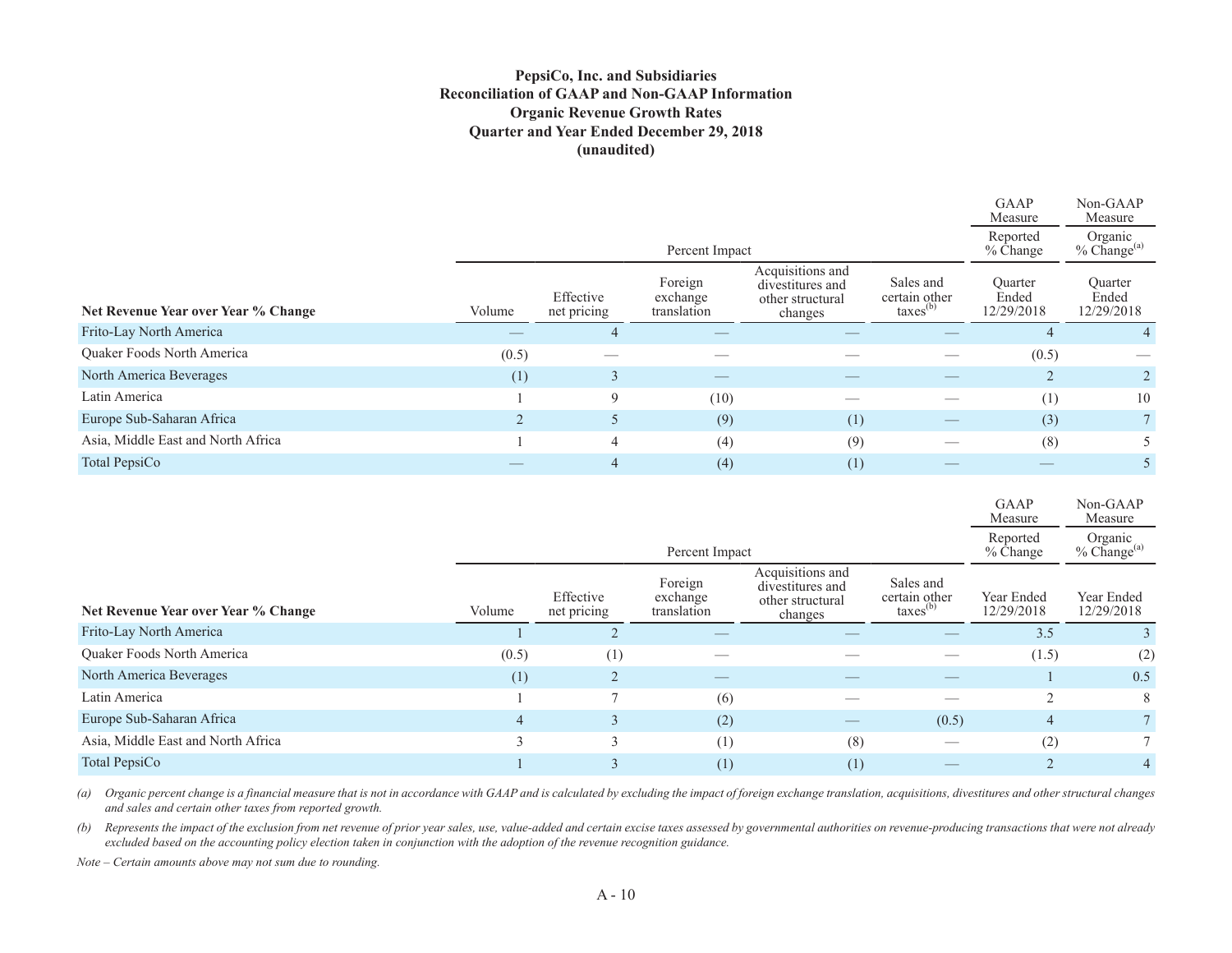#### **PepsiCo, Inc. and Subsidiaries Reconciliation of GAAP and Non-GAAP Information (cont.) Year over Year Growth Rates Quarter and Year Ended December 29, 2018 (unaudited)**

|                                                                  | GAAP<br>Measure                |                                            |                                                           |                                      |                                                     |                           |                                                          | Non-<br>GAAP<br>Measure                        |                                    | Non-<br>GAAP<br>Measure                                                |
|------------------------------------------------------------------|--------------------------------|--------------------------------------------|-----------------------------------------------------------|--------------------------------------|-----------------------------------------------------|---------------------------|----------------------------------------------------------|------------------------------------------------|------------------------------------|------------------------------------------------------------------------|
|                                                                  | Reported<br>% Change           |                                            |                                                           |                                      | Percent Impact of Items Affecting Comparability     |                           |                                                          | Core <sup>(a)</sup><br>% Change                | Percent<br>Impact of               | Core<br>Constant<br>$Currency$ <sup>(a)</sup><br>% Change              |
| <b>Operating Profit Year over Year % Change</b>                  | Quarter<br>Ended<br>12/29/2018 | Commodity<br>mark-to-<br>market net impact | Restructuring<br>and impairment<br>charges <sup>(b)</sup> | Merger and<br>integration<br>charges | Net tax benefit<br>related to the<br><b>TCJ</b> Act | Other net tax<br>benefits | Charges related to<br>cash tender and<br>exchange offers | Quarter<br>Ended<br>12/29/2018                 | Foreign<br>exchange<br>translation | Quarter<br>Ended<br>12/29/2018                                         |
| Frito-Lay North America                                          | $\,8\,$                        |                                            | (1)                                                       | $\overline{\phantom{a}}$             |                                                     |                           |                                                          | $7\phantom{.0}$                                |                                    | $7\phantom{.0}$                                                        |
| <b>Quaker Foods North America</b>                                | 5                              |                                            | (2)                                                       |                                      |                                                     |                           |                                                          | $\overline{3}$                                 |                                    | 3                                                                      |
| North America Beverages                                          | (12)                           |                                            | 5                                                         |                                      |                                                     |                           |                                                          | (7)                                            |                                    | (7)                                                                    |
| Latin America                                                    | 9                              |                                            | 5                                                         | $\overline{\phantom{a}}$             |                                                     |                           | $\overline{\phantom{0}}$                                 | 14                                             | 6                                  | 21                                                                     |
| Europe Sub-Saharan Africa                                        | 23                             |                                            |                                                           | 15                                   |                                                     |                           |                                                          | 38                                             | 15                                 | 53                                                                     |
| Asia, Middle East and North Africa                               | (46)                           |                                            | 6                                                         | $\equiv$                             |                                                     |                           | $\overline{\phantom{0}}$                                 | (40)                                           |                                    | (39)                                                                   |
| Corporate Unallocated Expenses                                   | 35                             | (32)                                       |                                                           | (4)                                  |                                                     |                           | $\qquad \qquad \longleftarrow$                           | 0.5                                            | $\qquad \qquad -$                  | 0.5                                                                    |
| <b>Total Operating Profit</b>                                    | (5)                            | 5                                          |                                                           | $\mathfrak{Z}$                       |                                                     | $\overline{\phantom{0}}$  |                                                          | $\overline{4}$                                 | 3                                  | $7\phantom{.0}$                                                        |
| <b>Net Income Attributable to PepsiCo</b>                        | n/m                            |                                            |                                                           |                                      |                                                     |                           |                                                          | 13                                             | 3                                  | 16                                                                     |
| Net Income Attributable to PepsiCo per common<br>share - diluted | n/m                            |                                            |                                                           |                                      |                                                     |                           |                                                          | 14                                             | $\mathfrak{Z}$                     | 17                                                                     |
|                                                                  | GAAP<br>Measure<br>Reported    |                                            |                                                           |                                      |                                                     |                           |                                                          | Non-<br>GAAP<br>Measure<br>Core <sup>(a)</sup> | Percent                            | Non-<br>GAAP<br>Measure<br>Core<br>Constant<br>Currency <sup>(a)</sup> |
|                                                                  | % Change                       |                                            |                                                           |                                      | Percent Impact of Items Affecting Comparability     |                           |                                                          | % Change                                       | Impact of                          | % Change                                                               |
| <b>Operating Profit Year over Year % Change</b>                  | Year<br>Ended<br>12/29/2018    | Commodity<br>mark-to-<br>market net impact | Restructuring<br>and impairment<br>charges <sup>(b)</sup> | Merger and<br>integration<br>charges | Net tax benefit<br>related to the<br><b>TCJ</b> Act | Other net tax<br>benefits | Charges related to<br>cash tender and<br>exchange offers | Year<br>Ended<br>12/29/2018                    | Foreign<br>exchange<br>translation | Year Ended<br>12/29/2018                                               |
| Frito-Lay North America                                          | 4.5                            |                                            |                                                           |                                      |                                                     |                           |                                                          | $\overline{4}$                                 |                                    | $\overline{4}$                                                         |
| <b>Quaker Foods North America</b>                                |                                | $\overline{\phantom{0}}$                   |                                                           |                                      | e e                                                 | $\overline{\phantom{0}}$  |                                                          | (1)                                            | $\overline{\phantom{a}}$           | (1)                                                                    |
| North America Beverages                                          | (16)                           |                                            | $\overline{2}$                                            |                                      |                                                     |                           |                                                          | (14)                                           | $\overline{\phantom{0}}$           | (14)                                                                   |
| Latin America                                                    | 13                             | $\overline{\phantom{0}}$                   | (2)                                                       | $\overline{\phantom{0}}$             |                                                     | $\overline{\phantom{a}}$  | $\overline{\phantom{0}}$                                 | 11                                             | 2                                  | 13                                                                     |
| Europe Sub-Saharan Africa                                        | $\overline{4}$                 |                                            |                                                           | $\overline{4}$                       |                                                     |                           |                                                          | 8                                              | $\overline{\mathbf{3}}$            | 11                                                                     |
| Asia, Middle East and North Africa                               | 9                              | $\hspace{0.05cm}$                          | $\mathbf{3}$                                              | $\equiv$                             |                                                     | $\overline{\phantom{m}}$  | $\qquad \qquad$                                          | 12                                             | (1)                                | 11                                                                     |
| <b>Corporate Unallocated Expenses</b>                            | 19                             | (15)                                       |                                                           | (1.5)                                | $\overline{\phantom{0}}$                            | $\sim$                    | -                                                        | $\mathbf{3}$                                   | $\overline{\phantom{0}}$           | $\overline{3}$                                                         |
| <b>Total Operating Profit</b>                                    | (2)                            | 2                                          |                                                           | -1                                   | $\qquad \qquad -$                                   | $\qquad \qquad =$         | $\overline{\phantom{a}}$                                 |                                                | 0.5                                | $\overline{c}$                                                         |
| <b>Net Income Attributable to PepsiCo</b>                        | 158                            |                                            |                                                           |                                      |                                                     |                           |                                                          | $7\overline{ }$                                |                                    | $\,8\,$                                                                |
| Net Income Attributable to PepsiCo per common<br>share - diluted | 160                            |                                            |                                                           |                                      |                                                     |                           |                                                          | 8                                              |                                    | $\mathbf Q$                                                            |

n/m - Change not meaningful as fourth quarter 2018 results include net tax benefits and fourth quarter 2017 results include a provisional net tax expense related to the TCJ Act. See A-7 and A-8 for a discussion of these it

(a) Core results and core constant currency results are financial measures that are not in accordance with GAAP and exclude the above items affecting comparability. See A-6 through A-8 for a discussion of each of these adj

*(b) Restructuring and impairment charges include costs associated with the 2019 and 2014 Multi-Year Productivity Plans. See A-7 for a discussion of these plans.*

*Note – Certain amounts above may not sum due to rounding.*

Division operating profit (a non-GAAP measure that excludes corporate unallocated costs) increased slightly in the quarter and was negatively impacted by items affecting comparability (3 percentage points), as well as by f translation (2.5 percentage points). Core constant currency division operating profit (a non-GAAP measure) increased by 6 percent in the quarter. Division operating profit increased by 0.5 percent for the full year and was *items affecting comparability (1 percentage point), as well as by foreign exchange translation (0.5 percentage points). Core constant currency division operating profit increased by 2 percent for the full year.*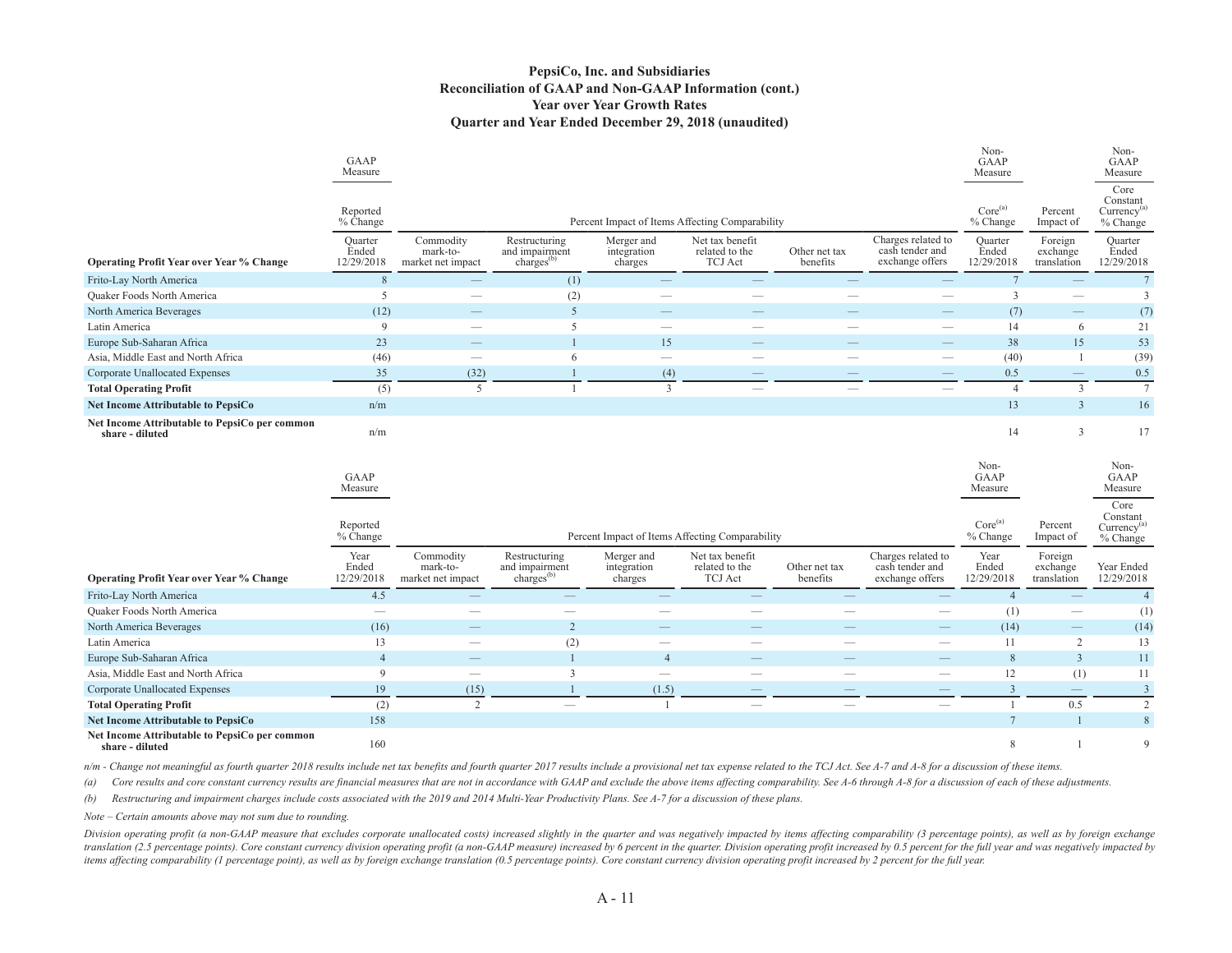### **PepsiCo, Inc. and Subsidiaries Reconciliation of GAAP and Non-GAAP Information (cont.) Certain Line ItemsQuarters Ended December 29, 2018 and December 30, 2017 (in millions except per share amounts, unaudited)**

|                                                       |                          |                          |                                                       |                  |                                                                  | Ouarter Ended 12/29/2018        |                                                             |                                          |                                                                           |                                      |
|-------------------------------------------------------|--------------------------|--------------------------|-------------------------------------------------------|------------------|------------------------------------------------------------------|---------------------------------|-------------------------------------------------------------|------------------------------------------|---------------------------------------------------------------------------|--------------------------------------|
|                                                       | Cost of<br>sales         | Gross profit             | Selling,<br>general and<br>administrative<br>expenses | Operating profit | Other<br>pension and<br>retiree<br>medical<br>benefits<br>income | Interest expense                | (Benefit from)/<br>provision for<br>income<br>$taxes^{(a)}$ | Net income<br>attributable to<br>PepsiCo | Net income<br>attributable to<br>PepsiCo per<br>common share -<br>diluted | Effective<br>tax rate <sup>(b)</sup> |
| Reported, GAAP Measure                                | \$8,936                  | 10,588 \$<br>$^{\circ}$  | 8,157                                                 | 2,431<br>-S      | 67<br>-S                                                         | 621<br>- \$                     | $(4,932)$ \$<br>-S                                          | 6,854                                    | 4.83<br>-S                                                                | $(254.8)\%$                          |
| Items Affecting Comparability                         |                          |                          |                                                       |                  |                                                                  |                                 |                                                             |                                          |                                                                           |                                      |
| Commodity mark-to-market net<br>impact                | (32)                     | 32                       | (74)                                                  | 106              |                                                                  |                                 | 24                                                          | 82                                       | 0.06                                                                      | 0.3                                  |
| Restructuring and impairment<br>charges $\circ$       | (3)                      | 3                        | (194)                                                 | 197              | 32                                                               |                                 | 44                                                          | 185                                      | 0.13                                                                      | 0.1                                  |
| Merger and integration charges                        |                          |                          | (75)                                                  | 75               |                                                                  |                                 |                                                             | 75                                       | 0.05                                                                      | (0.7)                                |
| Net tax benefit related to the TCJ<br>Act             |                          |                          |                                                       |                  |                                                                  | _                               | 882                                                         | (882)                                    | (0.62)                                                                    | 45.5                                 |
| Other net tax benefits                                | $\overline{\phantom{a}}$ | $\overline{\phantom{a}}$ | __                                                    |                  |                                                                  | $\hspace{0.1mm}-\hspace{0.1mm}$ | 4,386                                                       | (4,386)                                  | (3.09)                                                                    | 226.6                                |
| Charges related to cash tender and<br>exchange offers |                          |                          |                                                       |                  |                                                                  | (253)                           | 62                                                          | 191                                      | 0.13                                                                      | 0.9                                  |
| Core, Non-GAAP Measure <sup>(d)</sup>                 | 8,901                    | 10,623<br>- \$           | 7,814                                                 | 2,809<br>-8      | 99                                                               | 368                             | 466                                                         | 2,119<br>-S                              | 1.49                                                                      | 17.9 %                               |

|                                                       | Ouarter Ended $12/30/2017^{(e)}$ |                                 |  |              |  |                                                       |  |                     |  |                                                         |  |                                                 |                                                               |                                                                                              |                                      |
|-------------------------------------------------------|----------------------------------|---------------------------------|--|--------------|--|-------------------------------------------------------|--|---------------------|--|---------------------------------------------------------|--|-------------------------------------------------|---------------------------------------------------------------|----------------------------------------------------------------------------------------------|--------------------------------------|
|                                                       |                                  | Cost of sales                   |  | Gross profit |  | Selling, general<br>and<br>administrative<br>expenses |  | Operating<br>profit |  | Other pension and<br>retiree medical<br>benefits income |  | Provision for<br>income<br>$\text{taxes}^{(a)}$ | Net $(\text{loss})$ /<br>income<br>attributable to<br>PepsiCo | Net $(\text{loss})$<br>income<br>attributable to<br>PepsiCo per<br>common share -<br>diluted | Effective<br>$\text{tax rate}^{(b)}$ |
| Reported, GAAP Measure                                |                                  | 9,079                           |  | 10,447       |  | 7,877                                                 |  | $2,570$ \$          |  | 23                                                      |  | 3,026                                           | $(710)$ \$                                                    | (0.50)                                                                                       | 129.8%                               |
| Items Affecting Comparability                         |                                  |                                 |  |              |  |                                                       |  |                     |  |                                                         |  |                                                 |                                                               |                                                                                              |                                      |
| Commodity mark-to-market net impact                   |                                  |                                 |  | (1)          |  | 27                                                    |  | (28)                |  | $\overline{\phantom{m}}$                                |  | (9)                                             | (19)                                                          | (0.01)                                                                                       | (0.1)                                |
| Restructuring and impairment charges <sup>(c)</sup>   |                                  |                                 |  | __           |  | (164)                                                 |  | 164                 |  | 62                                                      |  | 67                                              | 159                                                           | 0.11                                                                                         | 0.4                                  |
| Provisional net tax expense related to the TCJ<br>Act |                                  | $\hspace{0.1mm}-\hspace{0.1mm}$ |  | –            |  | $-$                                                   |  | __                  |  | $\qquad \qquad - \qquad$                                |  | (2,451)                                         | 2,451                                                         | 1.73                                                                                         | (105.2)                              |
| Core, Non-GAAP Measure (d)                            |                                  | 9,080                           |  | 10,446       |  | 7,740                                                 |  | $2,706$ \$          |  | 85                                                      |  | 633                                             | 1,881                                                         | $1.31$ <sup>(f)</sup>                                                                        | 25.0%                                |

*(a) Benefit from/provision for income taxes is the expected tax benefit/charge on the underlying item based on the tax laws and income tax rates applicable to the underlying item in its corresponding tax jurisdiction.*

*(b) The impact of items affecting comparability on our effective tax rate represents the difference in the effective tax rate resulting from a higher or lower tax rate applicable to the items affecting comparability.*

*(c) Restructuring and impairment charges include costs associated with the 2019 and 2014 Multi-Year Productivity Plans. See A-7 for a discussion of these plans.*

*(d) Core results are financial measures that are not in accordance with GAAP and exclude the above items affecting comparability. See A-6 through A-8 for a discussion of each of these adjustments.*

*(e) Reflects the retrospective adoption of guidance requiring the presentation of non-service cost components of net periodic benefit cost below operating profit.* 

*(f) Does not sum due to impact of diluted shares and rounding.* 

*Note – Certain amounts above may not sum due to rounding.*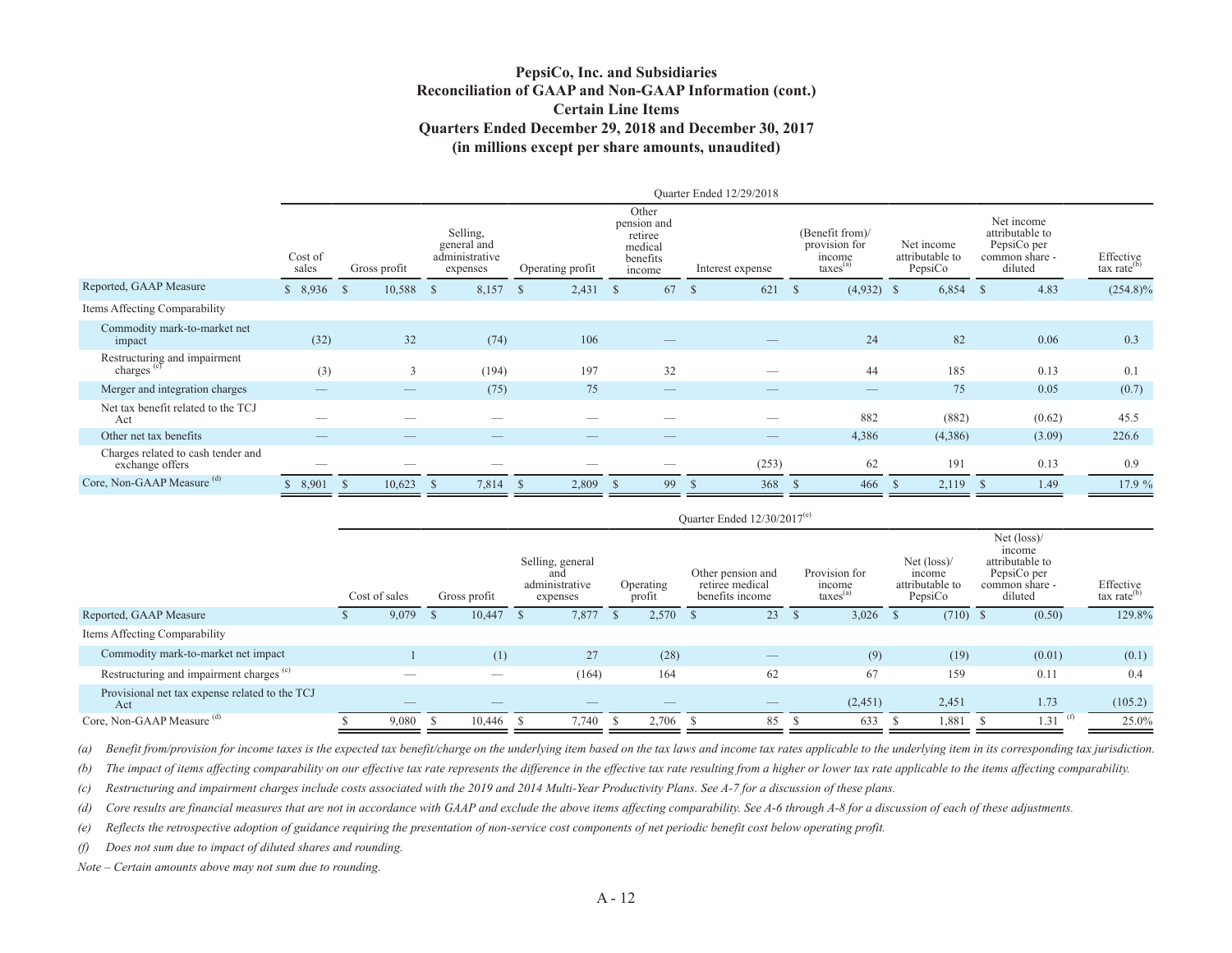### **PepsiCo, Inc. and Subsidiaries Reconciliation of GAAP and Non-GAAP Information (cont.) Certain Line Items Years Ended December 29, 2018 and December 30, 2017 (in millions except per share amounts, unaudited)**

|                                                        |                  |                 |                                                       |                         |                                                            |                       | Year Ended 12/29/2018                                           |                                                              |                                          |                                                                           |                                      |
|--------------------------------------------------------|------------------|-----------------|-------------------------------------------------------|-------------------------|------------------------------------------------------------|-----------------------|-----------------------------------------------------------------|--------------------------------------------------------------|------------------------------------------|---------------------------------------------------------------------------|--------------------------------------|
|                                                        | Cost of<br>sales | Gross<br>profit | Selling, general<br>and<br>administrative<br>expenses | Operating<br>profit     | Other pension<br>and retiree<br>medical<br>benefits income | Interest<br>expense   | (Benefit from)/<br>provision for<br>income taxes <sup>(a)</sup> | Net income<br>attributable to<br>noncontrolling<br>interests | Net income<br>attributable to<br>PepsiCo | Net income<br>attributable to<br>PepsiCo per<br>common share<br>- diluted | Effective<br>tax rate <sup>(b)</sup> |
| Reported, GAAP Measure                                 | \$29,381         | \$35,280        | 25,170<br>- \$                                        | 10,110<br><sup>\$</sup> | 298<br>- S                                                 | 1,525<br><sup>S</sup> | $(3,370)$ \$<br><sup>\$</sup>                                   | 44                                                           | $\mathbb{S}$<br>12,515                   | 8.78<br><sup>\$</sup>                                                     | $(36.7)\%$                           |
| Items Affecting Comparability                          |                  |                 |                                                       |                         |                                                            |                       |                                                                 |                                                              |                                          |                                                                           |                                      |
| Commodity mark-to-market<br>net impact                 | (83)             | 83              | (80)                                                  | 163                     |                                                            |                       | 38                                                              | $\qquad \qquad$                                              | 125                                      | 0.09                                                                      | 0.1                                  |
| Restructuring and impairment<br>charges <sup>(c)</sup> | (3)              | 3               | (269)                                                 | 272                     | 36                                                         |                       | 56                                                              |                                                              | 251                                      | 0.18                                                                      |                                      |
| Merger and integration<br>charges                      |                  |                 | (75)                                                  | 75                      |                                                            |                       |                                                                 |                                                              | 75                                       | 0.05                                                                      | (0.2)                                |
| Net tax benefit related to the<br><b>TCJ</b> Act       |                  |                 |                                                       |                         |                                                            |                       | 28                                                              | $\overline{\phantom{a}}$                                     | (28)                                     | (0.02)                                                                    | 0.3                                  |
| Other net tax benefits                                 |                  |                 |                                                       |                         |                                                            |                       | 5,064                                                           |                                                              | (5,064)                                  | (3.55)                                                                    | 55.1                                 |
| Charges related to cash<br>tender and exchange offers  |                  |                 |                                                       |                         |                                                            | (253)                 | 62                                                              |                                                              | 191                                      | 0.13                                                                      | 0.2                                  |
| Core, Non-GAAP Measure (d)                             | \$29,295         | \$35,366        | 24,746<br>-S                                          | 10,620<br>$\mathcal{P}$ | 334<br><sup>8</sup>                                        | 1,272<br><sup>3</sup> | 1,878<br>ъ                                                      | 45<br>- 55                                                   | 8,065<br>$\mathbb{S}$                    | 5.66<br><sup>8</sup>                                                      | 18.8 %                               |

|                                                     | Year Ended $12/30/2017^{(e)}$ |        |              |                 |    |                                                       |  |                     |  |                                                            |    |                                              |    |                                          |    |                                                                           |                                      |
|-----------------------------------------------------|-------------------------------|--------|--------------|-----------------|----|-------------------------------------------------------|--|---------------------|--|------------------------------------------------------------|----|----------------------------------------------|----|------------------------------------------|----|---------------------------------------------------------------------------|--------------------------------------|
|                                                     | Cost of sales                 |        |              | Gross<br>profit |    | Selling, general<br>and<br>administrative<br>expenses |  | Operating<br>profit |  | Other pension<br>and retiree<br>medical benefits<br>income |    | Provision for<br>income taxes <sup>(a)</sup> |    | Net income<br>attributable to<br>PepsiCo |    | Net income<br>attributable to<br>PepsiCo per<br>common share<br>- diluted | Effective<br>tax rate <sup>(b)</sup> |
| Reported, GAAP Measure                              |                               | 28,796 | <sup>S</sup> | 34,729          | -S | 24,453                                                |  | $10,276$ \$         |  | 233                                                        | -S | 4,694                                        | -S | 4,857                                    | -S | 3.38                                                                      | 48.9%                                |
| Items Affecting Comparability                       |                               |        |              |                 |    |                                                       |  |                     |  |                                                            |    |                                              |    |                                          |    |                                                                           |                                      |
| Commodity mark-to-market net impact                 |                               | 8      |              | (8)             |    |                                                       |  | (15)                |  |                                                            |    | (7)                                          |    | (8)                                      |    | (0.01)                                                                    |                                      |
| Restructuring and impairment charges <sup>(c)</sup> |                               |        |              |                 |    | (229)                                                 |  | 229                 |  | 66                                                         |    | 71                                           |    | 224                                      |    | 0.16                                                                      |                                      |
| Provisional net tax expense related to the TCJ Act  |                               |        |              |                 |    |                                                       |  |                     |  |                                                            |    | (2,451)                                      |    | 2,451                                    |    | 1.70                                                                      | (25.5)                               |
| Core, Non-GAAP Measure (d)                          |                               | 28,804 |              | 34,721          |    | 24,231                                                |  | 10,490              |  | 299                                                        |    | 2,307                                        |    | 7,524                                    |    | 5.23                                                                      | 23.3%                                |

*(a) Benefit from/provision for income taxes is the expected tax benefit/charge on the underlying item based on the tax laws and income tax rates applicable to the underlying item in its corresponding tax jurisdiction.*

*(b) The impact of items affecting comparability on our effective tax rate represents the difference in the effective tax rate resulting from a higher or lower tax rate applicable to the items affecting comparability.*

*(c) Restructuring and impairment charges include costs associated with the 2019 and 2014 Multi-Year Productivity Plans. See A-7 for a discussion of these plans.*

*(d) Core results are financial measures that are not in accordance with GAAP and exclude the above items affecting comparability. See A-6 through A-8 for a discussion of each of these adjustments.*

*(e) Reflects the retrospective adoption of guidance requiring the presentation of non-service cost components of net periodic benefit cost below operating profit.* 

*Note – Certain amounts above may not sum due to rounding.*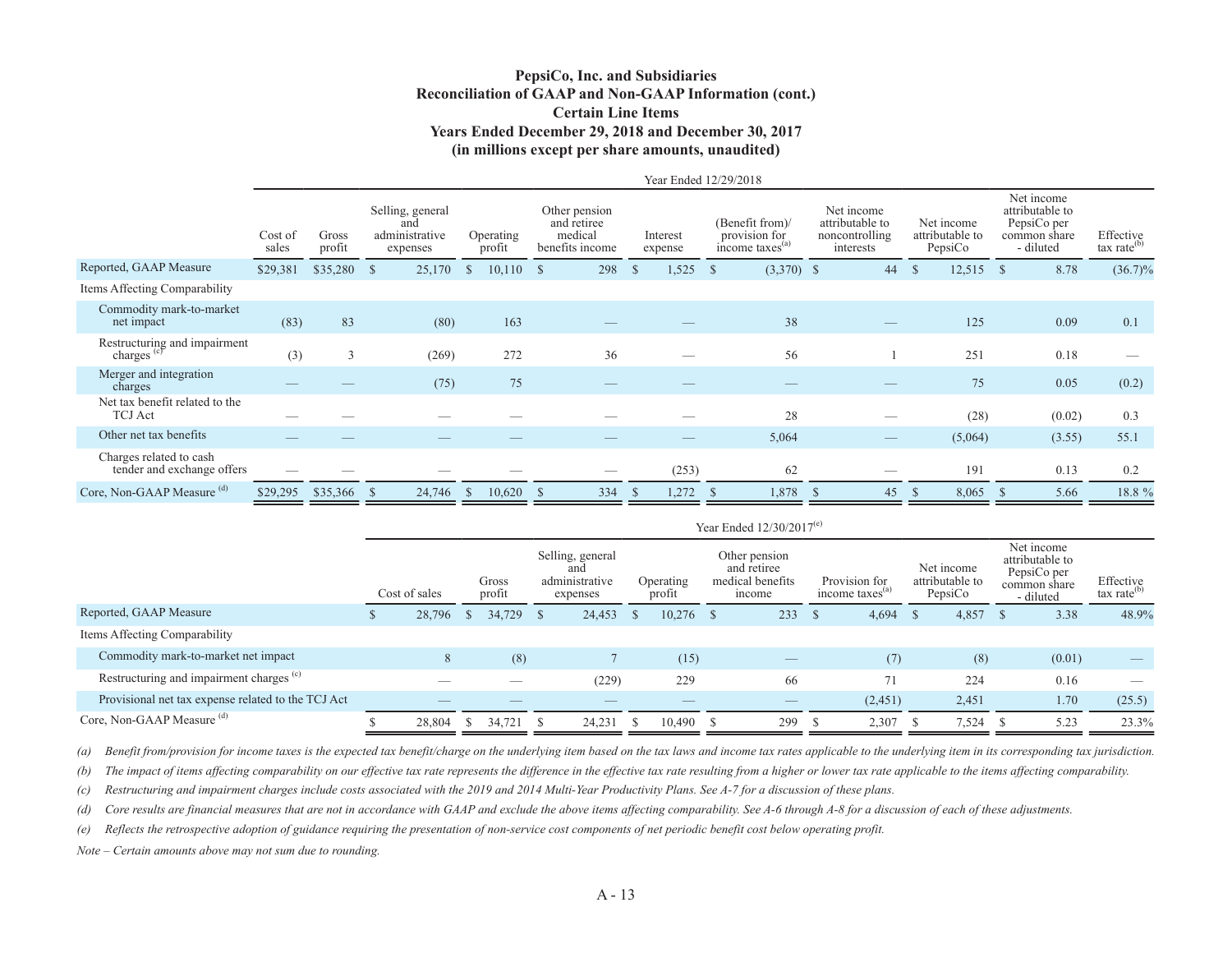### **PepsiCo, Inc. and Subsidiaries Reconciliation of GAAP and Non-GAAP Information (cont.) Operating Profit by Division Quarters Ended December 29, 2018 and December 30, 2017 (in millions, unaudited)**

|                                    | GAAP<br>Measure                    |                                           |                                                           |                                      | Non-GAAP<br>Measure                |
|------------------------------------|------------------------------------|-------------------------------------------|-----------------------------------------------------------|--------------------------------------|------------------------------------|
|                                    | Reported                           | Items Affecting Comparability             | Core <sup>(a)</sup>                                       |                                      |                                    |
| <b>Operating Profit</b>            | <b>Ouarter Ended</b><br>12/29/2018 | Commodity<br>mark-to-market<br>net impact | Restructuring<br>and impairment<br>charges <sup>(b)</sup> | Merger and<br>integration<br>charges | <b>Ouarter Ended</b><br>12/29/2018 |
| Frito-Lay North America            | 1,517                              |                                           | 32 <sup>°</sup>                                           |                                      | 1,549                              |
| <b>Ouaker Foods North America</b>  | 194                                |                                           |                                                           |                                      | 201                                |
| North America Beverages            | 438                                |                                           | 65                                                        |                                      | 503                                |
| Latin America                      | 307                                |                                           | 24                                                        |                                      | 331                                |
| Europe Sub-Saharan Africa          | 369                                | $\overbrace{\hspace{25mm}}^{}$            | 38                                                        | 57                                   | 464                                |
| Asia, Middle East and North Africa | 178                                |                                           | 22                                                        |                                      | 200                                |
| Division Operating Profit          | 3,003                              |                                           | 188                                                       | 57                                   | 3,248                              |
| Corporate Unallocated Expenses     | (572)                              | 106                                       | $\mathbf Q$                                               | 18                                   | (439)                              |
| <b>Total Operating Profit</b>      | 2,431                              | 106                                       | 197                                                       | 75                                   | 2,809                              |

|                                    | GAAP<br>Measure                            |                                             |                                            | Non-GAAP<br>Measure |
|------------------------------------|--------------------------------------------|---------------------------------------------|--------------------------------------------|---------------------|
|                                    | Reported                                   | Items Affecting Comparability               |                                            | Core <sup>(a)</sup> |
| <b>Operating Profit</b>            | <b>Ouarter Ended</b><br>$12/30/2017^{(c)}$ | Commodity<br>mark-to-market<br>net impact   | <b>Ouarter Ended</b><br>$12/30/2017^{(c)}$ |                     |
| Frito-Lay North America            | 1,401                                      |                                             | 49                                         | 1,450               |
| <b>Ouaker Foods North America</b>  | 187                                        |                                             | 9                                          | 196                 |
| North America Beverages            | 496                                        | $\hspace{1.0cm} \overbrace{\hspace{1.0cm}}$ | 45                                         | 541                 |
| Latin America                      | 279                                        |                                             | $\mathbf Q$                                | 288                 |
| Europe Sub-Saharan Africa          | 301                                        |                                             | 34                                         | 335                 |
| Asia, Middle East and North Africa | 328                                        |                                             |                                            | 332                 |
| Division Operating Profit          | 2,992                                      |                                             | 150                                        | 3,142               |
| Corporate Unallocated Expenses     | (422)                                      | (28)                                        | 14                                         | (436)               |
| <b>Total Operating Profit</b>      | 2,570                                      | (28)                                        | 164                                        | 2,706               |

*(a) Core results are financial measures that are not in accordance with GAAP and exclude the above items affecting comparability. See A-6 through A-8 for a discussion of each of these adjustments.*

*(b) Restructuring and impairment charges include costs associated with the 2019 and 2014 Multi-Year Productivity Plans. See A-7 for a discussion of these plans.*

*(c) Reflects the retrospective adoption of guidance requiring the presentation of non-service cost components of net periodic benefit cost below operating profit.*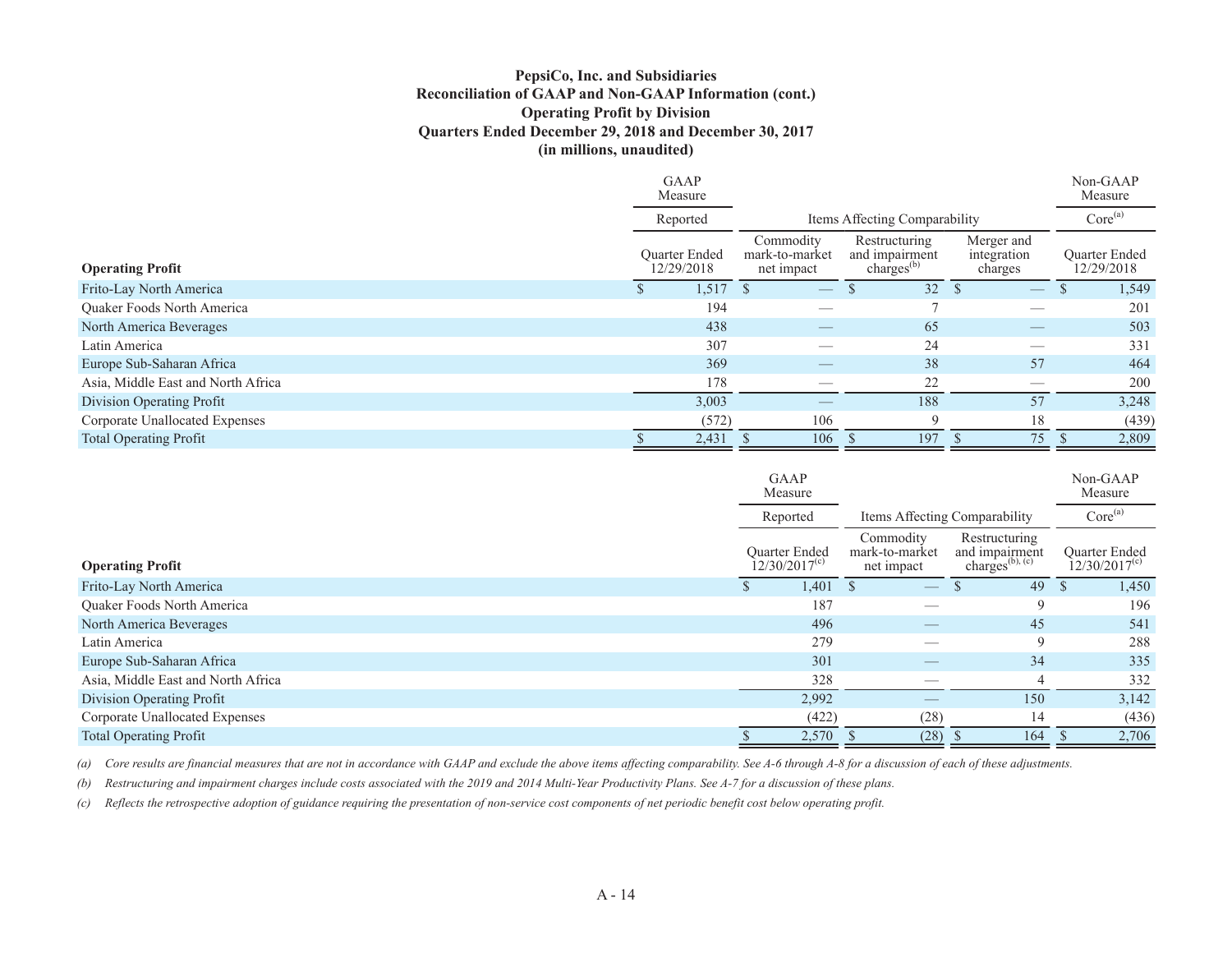### **PepsiCo, Inc. and Subsidiaries Reconciliation of GAAP and Non-GAAP Information (cont.) Operating Profit by Division Years Ended December 29, 2018 and December 30, 2017 (in millions, unaudited)**

|                                    | <b>GAAP</b><br>Measure   |                                           |                                                              |                                      | Non-GAAP<br>Measure      |
|------------------------------------|--------------------------|-------------------------------------------|--------------------------------------------------------------|--------------------------------------|--------------------------|
|                                    | Reported                 |                                           | Items Affecting Comparability                                |                                      | Core <sup>(a)</sup>      |
| <b>Operating Profit</b>            | Year Ended<br>12/29/2018 | Commodity<br>mark-to-market<br>net impact | Restructuring<br>and<br>impairment<br>charges <sup>(b)</sup> | Merger and<br>integration<br>charges | Year Ended<br>12/29/2018 |
| Frito-Lay North America            | $5,008$ \$               | $\overbrace{\hspace{25mm}}^{}$            | 36 <sup>°</sup>                                              |                                      | 5,044                    |
| <b>Ouaker Foods North America</b>  | 637                      |                                           |                                                              |                                      | 644                      |
| North America Beverages            | 2,276                    |                                           | 88                                                           |                                      | 2,364                    |
| Latin America                      | 1,049                    |                                           | 40                                                           |                                      | 1,089                    |
| Europe Sub-Saharan Africa          | 1,364                    | $\overbrace{\hspace{25mm}}^{}$            | 63                                                           | 57                                   | 1,484                    |
| Asia, Middle East and North Africa | 1,172                    |                                           | 28                                                           |                                      | 1,200                    |
| Division Operating Profit          | 11,506                   |                                           | 262                                                          | 57                                   | 11,825                   |
| Corporate Unallocated Expenses     | (1,396)                  | 163                                       | 10                                                           | 18                                   | (1,205)                  |
| <b>Total Operating Profit</b>      | 10,110                   | 163                                       | 272                                                          | 75                                   | 10,620                   |

|                                    | <b>GAAP</b><br>Measure                                                               |            |                                |                                                             | Non-GAAP<br>Measure                  |
|------------------------------------|--------------------------------------------------------------------------------------|------------|--------------------------------|-------------------------------------------------------------|--------------------------------------|
|                                    | Reported                                                                             |            |                                | Items Affecting Comparability                               | Core <sup>(a)</sup>                  |
| <b>Operating Profit</b>            | Commodity<br>Year Ended<br>mark-to-market<br>12/30/2017 <sup>(c)</sup><br>net impact |            |                                | Restructuring<br>and<br>impairment<br>charges $(b)$ , $(c)$ | Year Ended<br>$12/30/2017^{\rm (c)}$ |
| Frito-Lay North America            |                                                                                      | $4,793$ \$ |                                | 54                                                          | <sup>\$</sup><br>4,847               |
| Quaker Foods North America         |                                                                                      | 640        |                                | 9                                                           | 649                                  |
| North America Beverages            |                                                                                      | 2,700      | $\overbrace{\hspace{25mm}}^{}$ | 43                                                          | 2,743                                |
| Latin America                      |                                                                                      | 924        |                                | 56                                                          | 980                                  |
| Europe Sub-Saharan Africa          |                                                                                      | 1,316      |                                | 53                                                          | 1,369                                |
| Asia, Middle East and North Africa |                                                                                      | 1,073      |                                | (3)                                                         | 1,070                                |
| Division Operating Profit          |                                                                                      | 11,446     |                                | 212                                                         | 11,658                               |
| Corporate Unallocated Expenses     |                                                                                      | (1,170)    | (15)                           | 17                                                          | (1,168)                              |
| <b>Total Operating Profit</b>      |                                                                                      | 10,276     | (15)                           | 229                                                         | 10,490                               |

*(a) Core results are financial measures that are not in accordance with GAAP and exclude the above items affecting comparability. See A-6 through A-8 for a discussion of each of these adjustments.*

*(b) Restructuring and impairment charges include costs associated with the 2019 and 2014 Multi-Year Productivity Plans. See A-7 for a discussion of these plans.*

*(c) Reflects the retrospective adoption of guidance requiring the presentation of non-service cost components of net periodic benefit cost below operating profit.*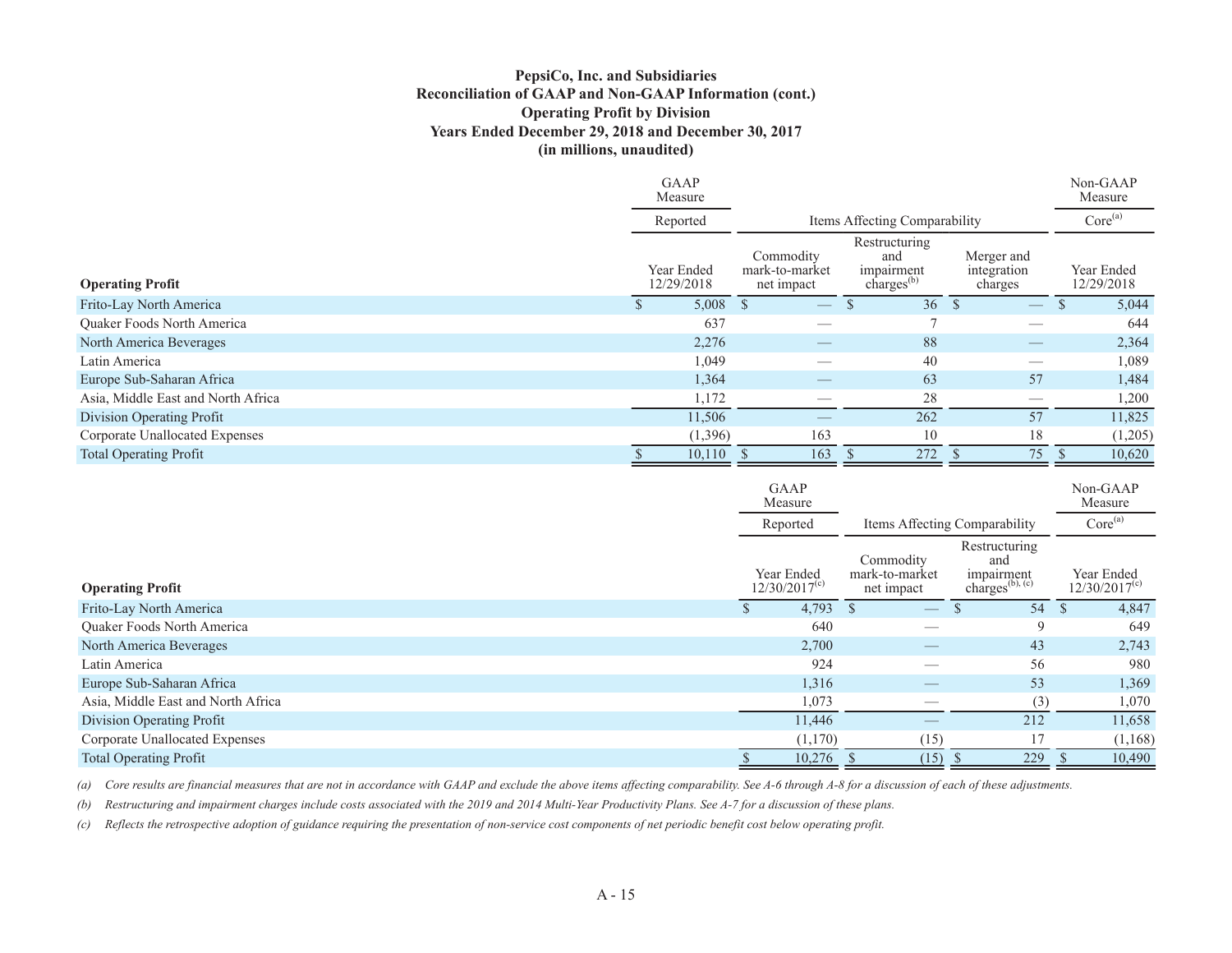#### **PepsiCo, Inc. and Subsidiaries Reconciliation of GAAP and Non-GAAP Information (cont.) (unaudited)**

#### **Division Operating Profit Growth Reconciliation**

|                                                         | Quarter Ended |               | Year Ended    |               |
|---------------------------------------------------------|---------------|---------------|---------------|---------------|
|                                                         | 12/29/2018    |               | 12/29/2018    |               |
| Reported Operating Profit Performance                   | $(5) \%$      |               | $(2) \%$      |               |
| Impact of Corporate Unallocated                         | $\mathsf{r}$  |               |               |               |
| Division Operating Profit Growth                        |               |               | 0.5           |               |
| Restructuring and Impairment Charges                    |               |               |               |               |
| Merger and Integration Charges                          |               |               | 0.5           |               |
| Core Division Operating Profit Growth                   |               |               |               |               |
| Foreign Exchange Translation                            | 2.5           |               | 0.5           |               |
| Core Constant Currency Division Operating Profit Growth | 6             | $\frac{0}{0}$ | $\mathcal{D}$ | $\frac{0}{0}$ |

#### **Gross Margin Growth/(Performance) Reconciliation**

|                                            | <b>Ouarter Ended</b> |        | Year Ended |
|--------------------------------------------|----------------------|--------|------------|
|                                            | 12/29/2018           |        | 12/29/2018 |
| Reported Gross Margin Growth/(Performance) |                      | 73 bps | $(11)$ bps |
| Commodity Mark-to-Market Net Impact        |                      |        |            |
| Restructuring and Impairment Charges       |                      |        |            |
| Core Gross Margin Growth                   | 91                   | bps    | bps        |

#### **Operating Margin Performance Reconciliation**

|                                            | <b>Ouarter Ended</b> | Year Ended<br>12/29/2018 |  |
|--------------------------------------------|----------------------|--------------------------|--|
|                                            | 12/29/2018           |                          |  |
| Reported Operating Margin Performance      | $(71)$ bps           | $(54)$ bps               |  |
| Commodity Mark-to-Market Net Impact        | 69                   | 28                       |  |
| Restructuring and Impairment Charges       | 17                   |                          |  |
| Merger and Integration Charges             | 38                   |                          |  |
| Core Operating Margin Growth/(Performance) | 53<br>bps            | $(9)$ bps                |  |

#### **Net Cash Provided by Operating Activities Reconciliation (in millions)**

|                                                                                         | Year Ended |         |
|-----------------------------------------------------------------------------------------|------------|---------|
|                                                                                         | 12/29/2018 |         |
| Net Cash Provided by Operating Activities                                               |            | 9,415   |
| Capital Spending                                                                        |            | (3,282) |
| Sales of Property, Plant and Equipment                                                  |            | 134     |
| Free Cash Flow                                                                          |            | 6,267   |
| Discretionary Pension and Retiree Medical Contributions                                 |            | 1,454   |
| Net Cash Tax Benefit Related to Discretionary Pension and Retiree Medical Contributions |            | (473)   |
| Payments Related to Restructuring Charges                                               |            | 266     |
| Net Cash Tax Benefit Related to Restructuring Charges                                   |            | (45)    |
| Tax Payments Related to the TCJ Act                                                     |            | 115     |
| Certain Other Items                                                                     |            | 47      |
| Free Cash Flow Excluding Certain Items                                                  |            | 7,631   |

*Note – Certain amounts above may not sum due to rounding.*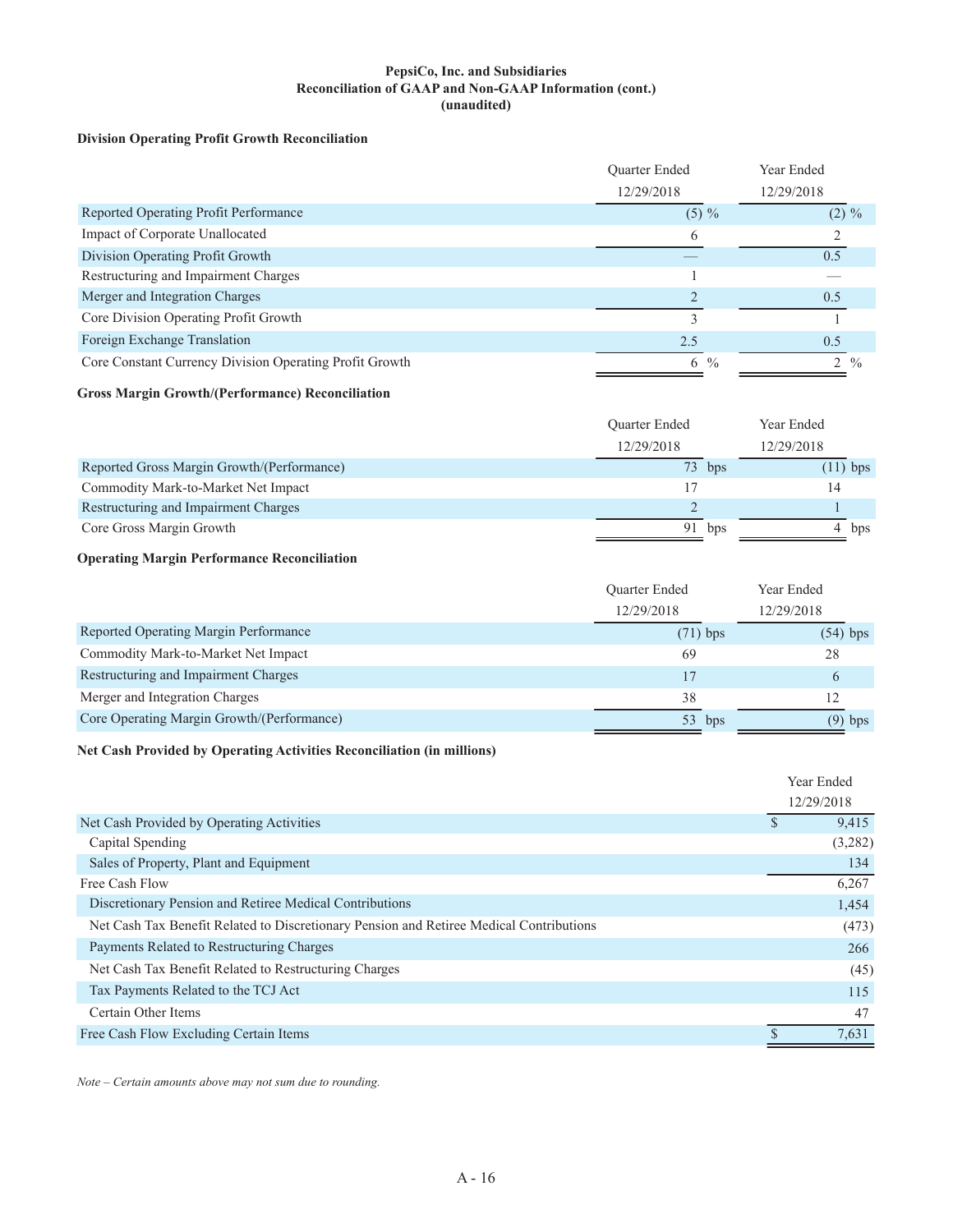#### **PepsiCo, Inc. and Subsidiaries Reconciliation of GAAP and Non-GAAP Information (cont.) (unaudited)**

### **Net Cash Provided by Operating Activities Reconciliation (in billions)**

|                                                                     | 2019<br>Guidance |                           |       |
|---------------------------------------------------------------------|------------------|---------------------------|-------|
| Net Cash Provided by Operating Activities                           |                  | $\sim$                    |       |
| Net Capital Spending                                                |                  | $\widetilde{\phantom{m}}$ | (4.5) |
| Free Cash Flow                                                      |                  | $\widetilde{\phantom{m}}$ |       |
| Discretionary Pension Contributions                                 |                  |                           |       |
| Net Cash Tax Benefit Related to Discretionary Pension Contributions |                  |                           |       |
| Payments Related to Restructuring Charges                           |                  | $\widetilde{\phantom{m}}$ |       |
| Net Cash Tax Benefit Related to Restructuring Charges               |                  |                           |       |
| Transition Tax Payments Related to the TCJ Act                      |                  |                           |       |
| Certain Other Items                                                 |                  |                           |       |
| Free Cash Flow Excluding Certain Items                              |                  | $\widetilde{\phantom{m}}$ |       |

*Note – Certain amounts above may not sum due to rounding.*